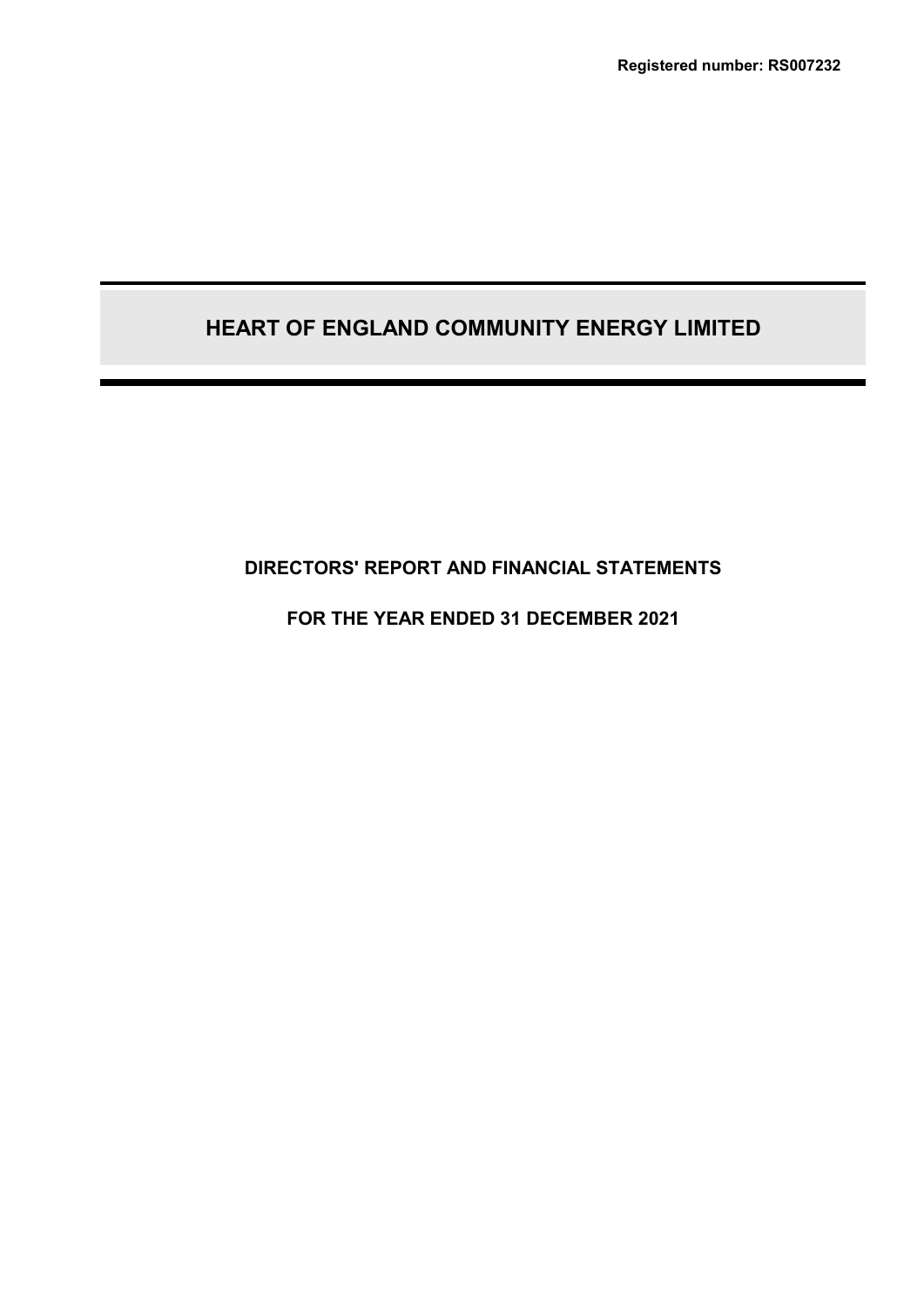# **COMPANY INFORMATION**

| <b>Directors</b>            | E Appleton<br>M J Bullock (resigned 28 June 2021)<br>K Evans<br>G A Guy<br>R Hampson (appointed 22 November 2021)<br>Dr S Juned<br>M A McNally<br>D G Passingham<br>J D Stott (Chair) |
|-----------------------------|---------------------------------------------------------------------------------------------------------------------------------------------------------------------------------------|
| <b>Company secretary</b>    | Communities for Renewables C.L.C.                                                                                                                                                     |
| <b>Registered number</b>    | RS007232                                                                                                                                                                              |
| <b>Registered office</b>    | <b>Redruth House</b><br><b>Cornwall Business Park West, Scorrier</b><br>Redruth<br>Cornwall<br><b>TR16 5EZ</b>                                                                        |
| <b>Independent auditors</b> | Griffin<br>Chartered Accountants & Statutory Auditor<br>165 High Street<br>Honiton<br>Devon<br><b>EX14 1LQ</b>                                                                        |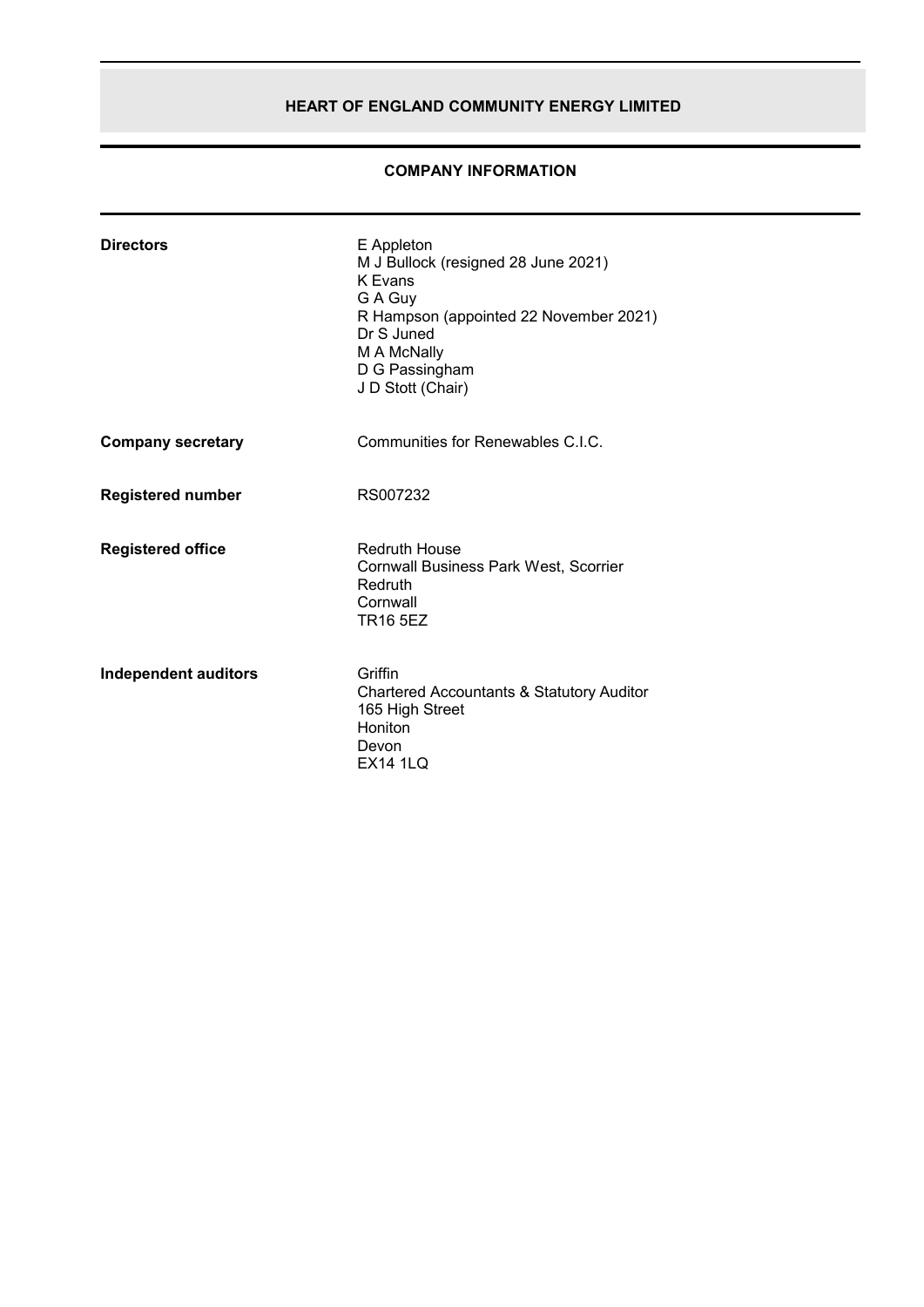# **CONTENTS**

|                                                                             | Page      |
|-----------------------------------------------------------------------------|-----------|
| <b>Directors' Report</b>                                                    | $1 - 2$   |
| <b>Independent Auditors' Report</b>                                         | $3 - 6$   |
| <b>Consolidated Statement of Comprehensive Income</b>                       | $7 - 8$   |
| <b>Consolidated Balance Sheet</b>                                           | 8         |
| <b>Company Balance Sheet</b>                                                | 9         |
| <b>Notes to the Financial Statements</b>                                    | $10 - 20$ |
| The following pages do not form part of the statutory financial statements: |           |
| <b>Company Detailed Profit and Loss Account and Summaries</b>               | $21 - 22$ |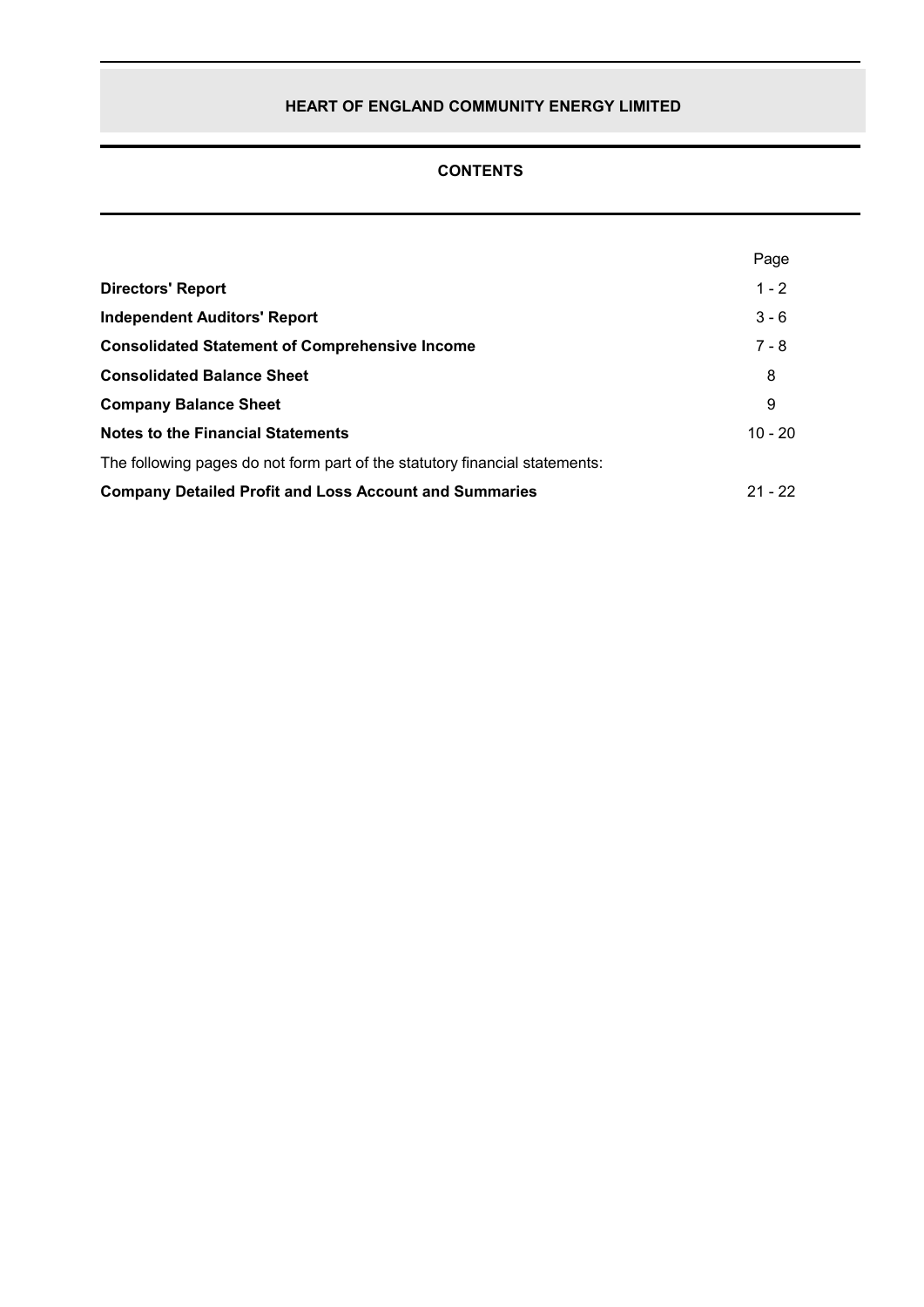# **DIRECTORS' REPORT FOR THE YEAR ENDED 31 DECEMBER 2021**

The directors present their report and the financial statements for the year ended 31 December 2021.

#### **Directors' responsibilities statement**

The directors are responsible for preparing the Directors' Report and the consolidated financial statements in accordance with applicable law and regulations.

Company law requires the directors to prepare financial statements for each financial year. Under that law the directors have elected to prepare the financial statements in accordance with applicable law and United Kingdom Accounting Standards (United Kingdom Generally Accepted Accounting Practice), including Financial Reporting Standard 102 'The Financial Reporting Standard applicable in the UK and Republic of Ireland'. Under company law the directors must not approve the financial statements unless they are satisfied that they give a true and fair view of the state of affairs of the Company and the Group and of the profit or loss of the Group for that period.

In preparing these financial statements, the directors are required to:

- select suitable accounting policies for the Group's financial statements and then apply them consistently;
- make judgments and accounting estimates that are reasonable and prudent;
- prepare the financial statements on the going concern basis unless it is inappropriate to presume that the Group will continue in business.

The directors are responsible for keeping adequate accounting records that are sufficient to show and explain the Company's transactions and disclose with reasonable accuracy at any time the financial position of the Company and the Group and to enable them to ensure that the financial statements comply with the Companies Act 2006. They are also responsible for safeguarding the assets of the Company and the Group and hence for taking reasonable steps for the prevention and detection of fraud and other irregularities.

# **Directors**

The directors who served during the year were:

E Appleton M J Bullock (resigned 28 June 2021) K Evans G A Guy R Hampson (appointed 22 November 2021) Dr S Juned M A McNally D G Passingham J D Stott (Chair)

# **Disclosure of information to auditors**

Each of the persons who are directors at the time when this Directors' Report is approved has confirmed that:

- so far as the director is aware, there is no relevant audit information of which the Company and the Group's auditors are unaware, and
- the director has taken all the steps that ought to have been taken as a director in order to be aware of any relevant audit information and to establish that the Company and the Group's auditors are aware of that information.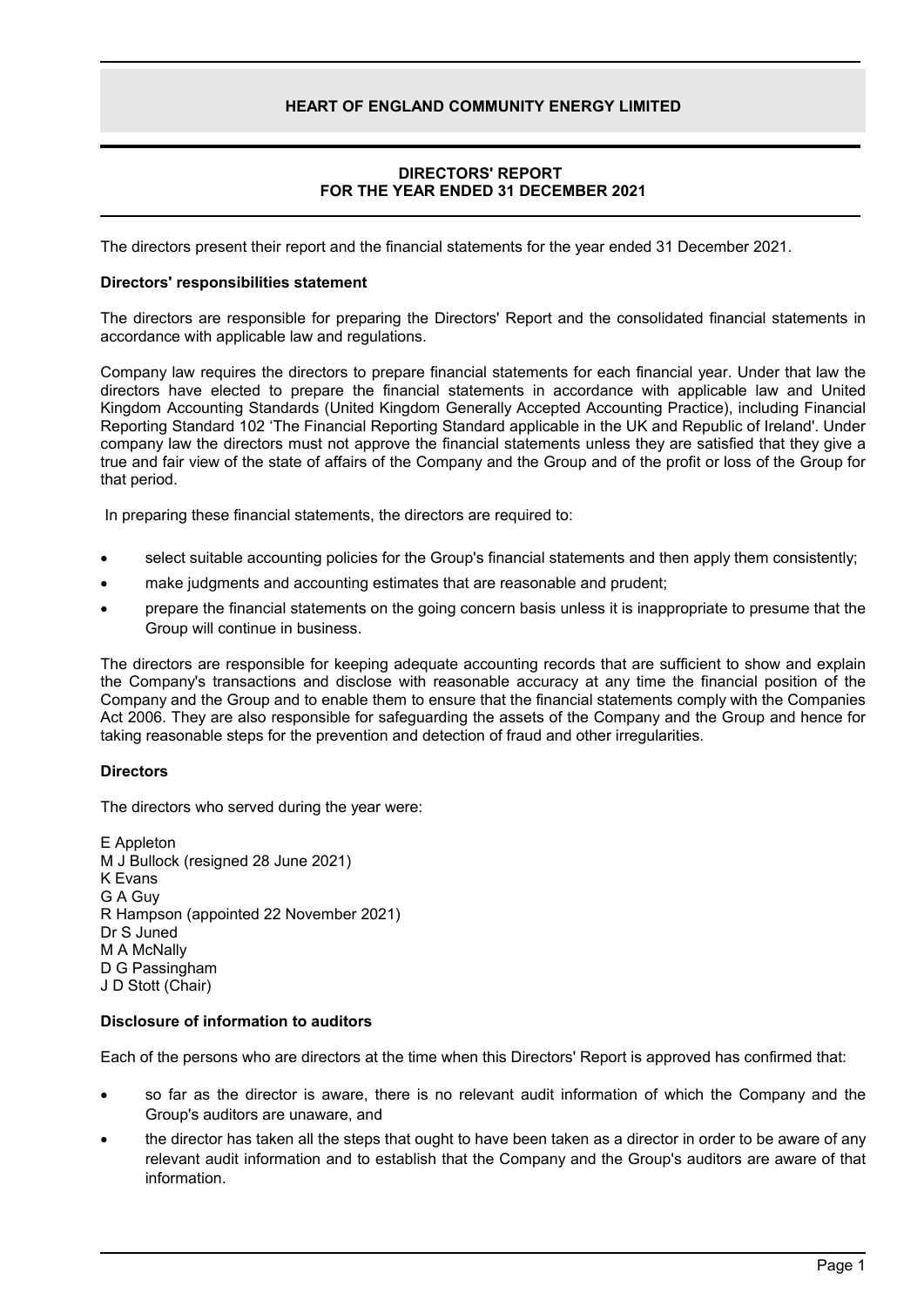# **DIRECTORS' REPORT (CONTINUED) FOR THE YEAR ENDED 31 DECEMBER 2021**

# **Auditors**

The auditors, Griffin, will be proposed for reappointment in accordance with section 485 of the Companies Act 2006.

### **Small companies note**

In preparing this report, the directors have taken advantage of the small companies exemptions provided by section 415A of the Companies Act 2006.

This report was approved by the board on and signed on its behalf.

**Director**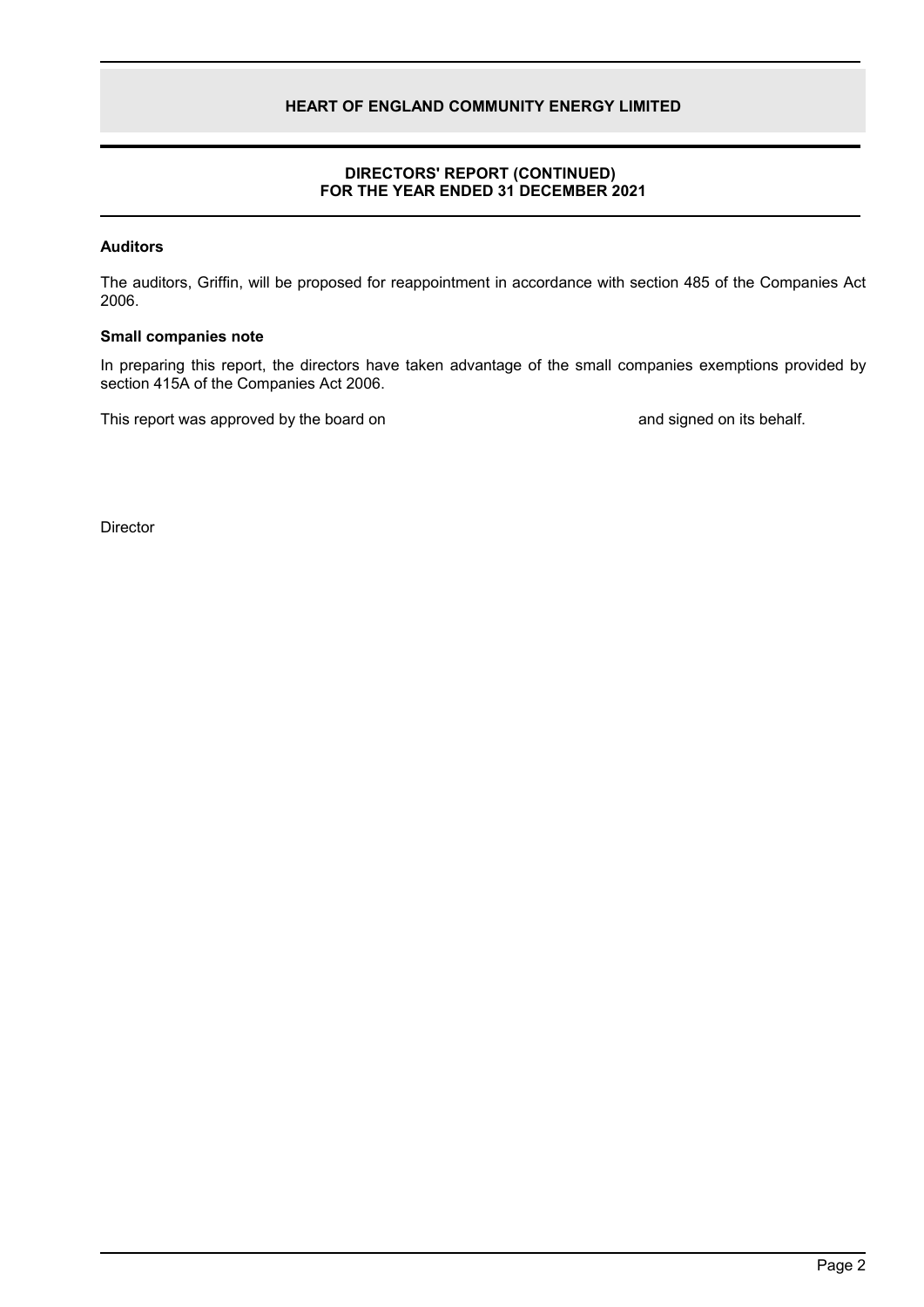#### **INDEPENDENT AUDITORS' REPORT TO THE MEMBERS OF HEART OF ENGLAND COMMUNITY ENERGY LIMITED**

#### **Opinion**

We have audited the financial statements of Heart of England Community Energy Limited (the 'parent Company') and its subsidiaries (the 'Group') for the year ended 31 December 2021, which comprise the Group Statement of Comprehensive Income, the Group and Company Balance Sheets and the related notes, including a summary of significant accounting policies. The financial reporting framework that has been applied in their preparation is applicable law and United Kingdom Accounting Standards, including Financial Reporting Standard 102 'The Financial Reporting Standard applicable in the UK and Republic of Ireland' (United Kingdom Generally Accepted Accounting Practice).

In our opinion the financial statements:

- give a true and fair view of the state of the Group's and of the parent Company's affairs as at 31 December 2021 and of the Group's profit for the year then ended;
- have been properly prepared in accordance with United Kingdom Generally Accepted Accounting Practice; and
- have been prepared in accordance with the requirements of the Companies Act 2006.

#### **Basis for opinion**

We conducted our audit in accordance with International Standards on Auditing (UK) (ISAs (UK)) and applicable law. Our responsibilities under those standards are further described in the Auditors' responsibilities for the audit of the financial statements section of our report. We are independent of the Group in accordance with the ethical requirements that are relevant to our audit of the financial statements in the United Kingdom, including the Financial Reporting Council's Ethical Standard and we have fulfilled our other ethical responsibilities in accordance with these requirements. We believe that the audit evidence we have obtained is sufficient and appropriate to provide a basis for our opinion.

#### **Conclusions relating to going concern**

In auditing the financial statements, we have concluded that the directors' use of the going concern basis of accounting in the preparation of the financial statements is appropriate.

Based on the work we have performed, we have not identified any material uncertainties relating to events or conditions that, individually or collectively, may cast significant doubt on the Group's or the parent Company's ability to continue as a going concern for a period of at least twelve months from when the financial statements are authorised for issue.

Our responsibilities and the responsibilities of the directors with respect to going concern are described in the relevant sections of this report.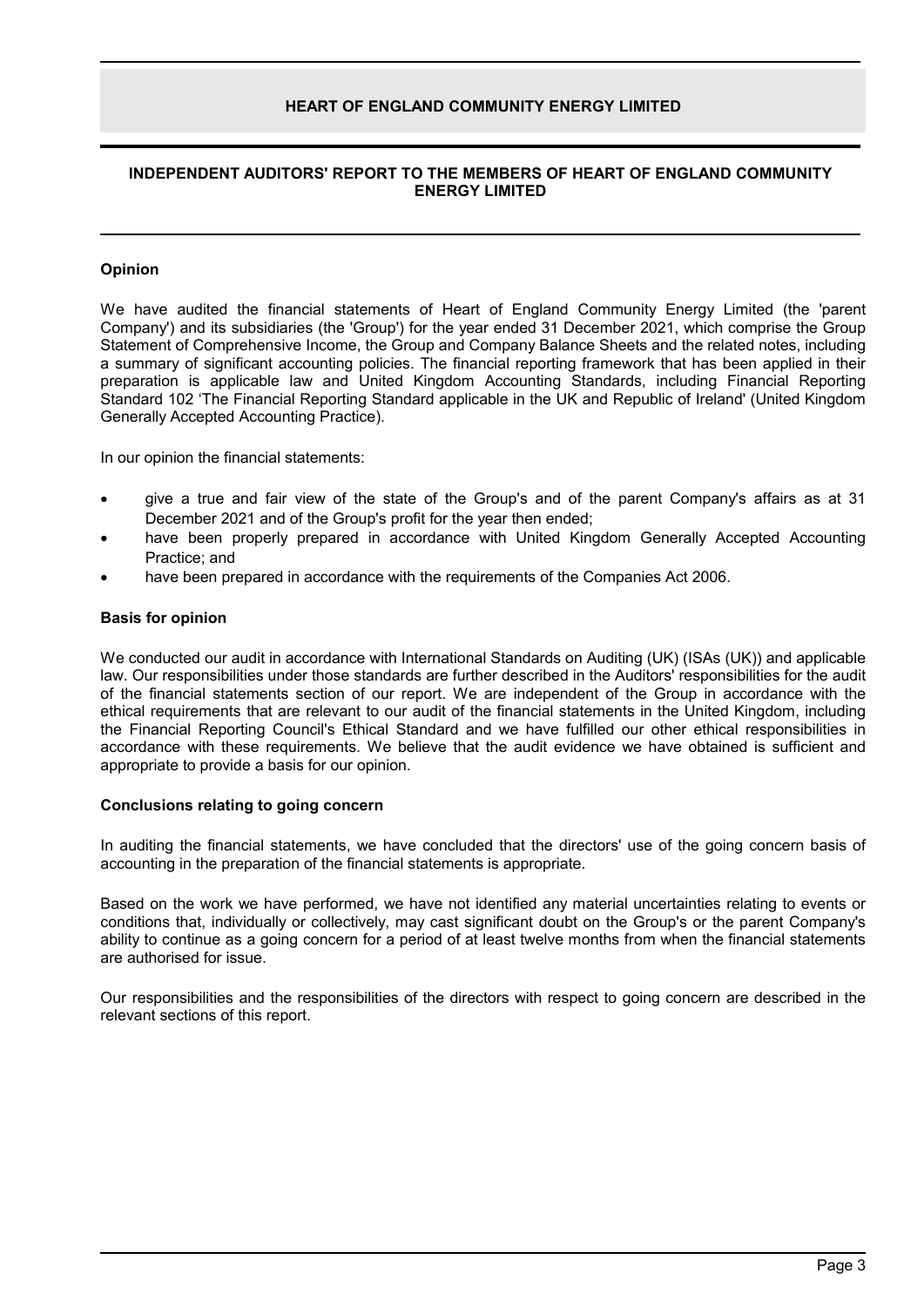#### **INDEPENDENT AUDITORS' REPORT TO THE MEMBERS OF HEART OF ENGLAND COMMUNITY ENERGY LIMITED (CONTINUED)**

#### **Other information**

The other information comprises the information included in the Annual Report other than the financial statements and our Auditors' Report thereon. The directors are responsible for the other information contained within the Annual Report. Our opinion on the financial statements does not cover the other information and, except to the extent otherwise explicitly stated in our report, we do not express any form of assurance conclusion thereon. Our responsibility is to read the other information and, in doing so, consider whether the other information is materially inconsistent with the financial statements or our knowledge obtained in the course of the audit, or otherwise appears to be materially misstated. If we identify such material inconsistencies or apparent material misstatements, we are required to determine whether this gives rise to a material misstatement in the financial statements themselves. If, based on the work we have performed, we conclude that there is a material misstatement of this other information, we are required to report that fact.

We have nothing to report in this regard.

#### **Opinion on other matters prescribed by the Companies Act 2006**

In our opinion, based on the work undertaken in the course of the audit:

- the information given in the Directors' Report for the financial year for which the financial statements are prepared is consistent with the financial statements; and
- the Directors' Report has been prepared in accordance with applicable legal requirements.

#### **Matters on which we are required to report by exception**

In the light of the knowledge and understanding of the Group and the parent Company and its environment obtained in the course of the audit, we have not identified material misstatements in the Directors' Report.

We have nothing to report in respect of the following matters in relation to which the Companies Act 2006 requires us to report to you if, in our opinion:

- adequate accounting records have not been kept by the parent Company, or returns adequate for our audit have not been received from branches not visited by us; or
- the parent Company financial statements are not in agreement with the accounting records and returns; or
- certain disclosures of directors' remuneration specified by law are not made; or
- we have not received all the information and explanations we require for our audit; or
- the directors were not entitled to prepare the financial statements in accordance with the small companies regime and take advantage of the small companies' exemptions in preparing the Directors' Report and from the requirement to prepare a Group Strategic Report.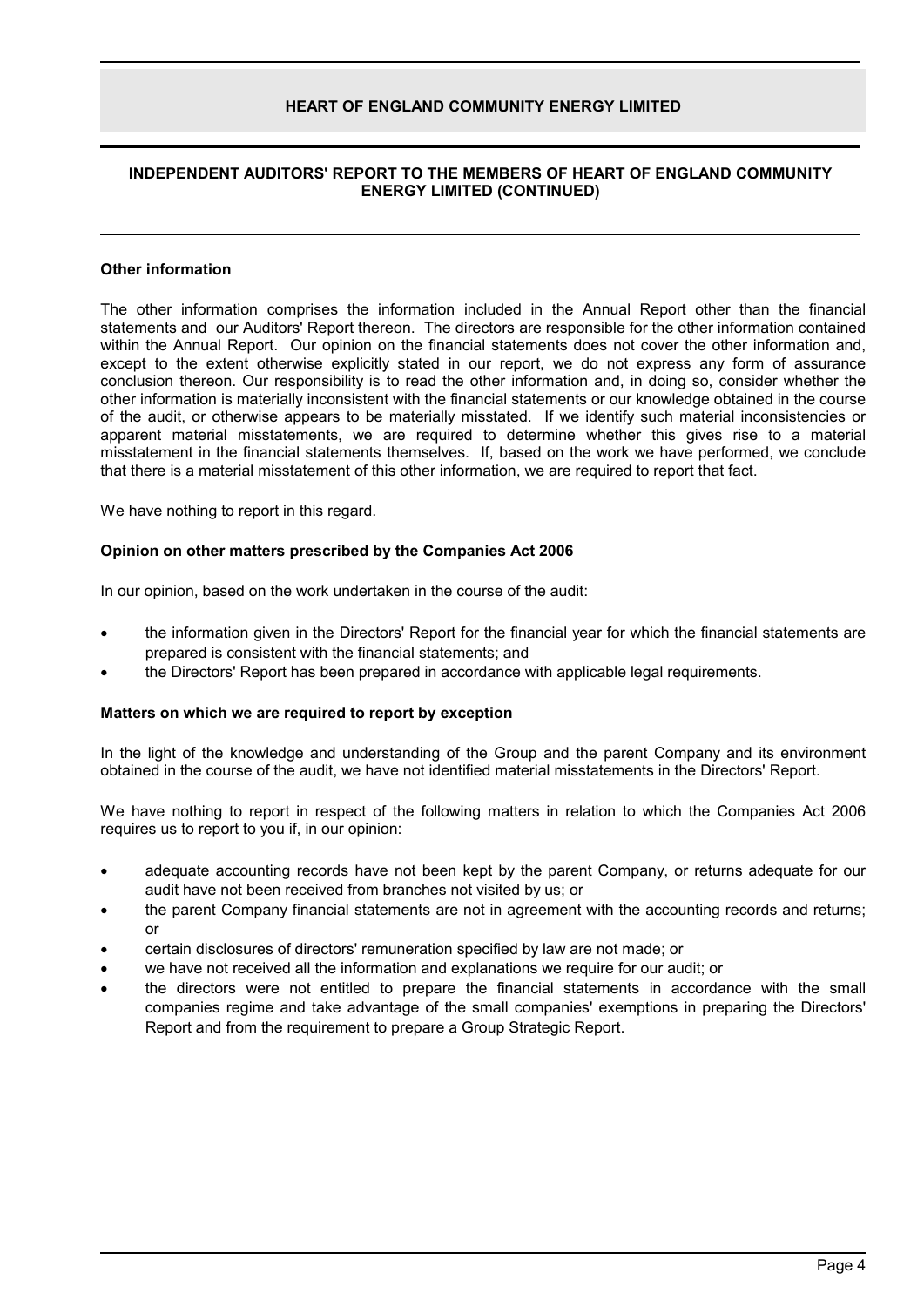#### **INDEPENDENT AUDITORS' REPORT TO THE MEMBERS OF HEART OF ENGLAND COMMUNITY ENERGY LIMITED (CONTINUED)**

#### **Responsibilities of directors**

As explained more fully in the Directors' Responsibilities Statement set out on page 1, the directors are responsible for the preparation of the financial statements and for being satisfied that they give a true and fair view, and for such internal control as the directors determine is necessary to enable the preparation of financial statements that are free from material misstatement, whether due to fraud or error.

In preparing the financial statements, the directors are responsible for assessing the Group's and the parent Company's ability to continue as a going concern, disclosing, as applicable, matters related to going concern and using the going concern basis of accounting unless the directors either intend to liquidate the Group or the parent Company or to cease operations, or have no realistic alternative but to do so.

#### **Auditors' responsibilities for the audit of the financial statements**

Our objectives are to obtain reasonable assurance about whether the financial statements as a whole are free from material misstatement, whether due to fraud or error, and to issue an Auditors' Report that includes our opinion. Reasonable assurance is a high level of assurance, but is not a guarantee that an audit conducted in accordance with ISAs (UK) will always detect a material misstatement when it exists. Misstatements can arise from fraud or error and are considered material if, individually or in the aggregate, they could reasonably be expected to influence the economic decisions of users taken on the basis of these Group financial statements.

Irregularities, including fraud, are instances of non-compliance with laws and regulations. We design procedures in line with our responsibilities, outlined above, to detect material misstatements in respect of irregularities, including fraud. The extent to which our procedures are capable of detecting irregularities, including fraud is detailed below:

Our audit procedures have reviewed for evidence of management override, any ongoing legal cases, completeness of related party transactions, as well as an ongoing consideration of fraud and irregularities during the whole audit process.

A further description of our responsibilities for the audit of the financial statements is located on the Financial Reporting Council's website at: www.frc.org.uk/auditorsresponsibilities. This description forms part of our Auditors' Report.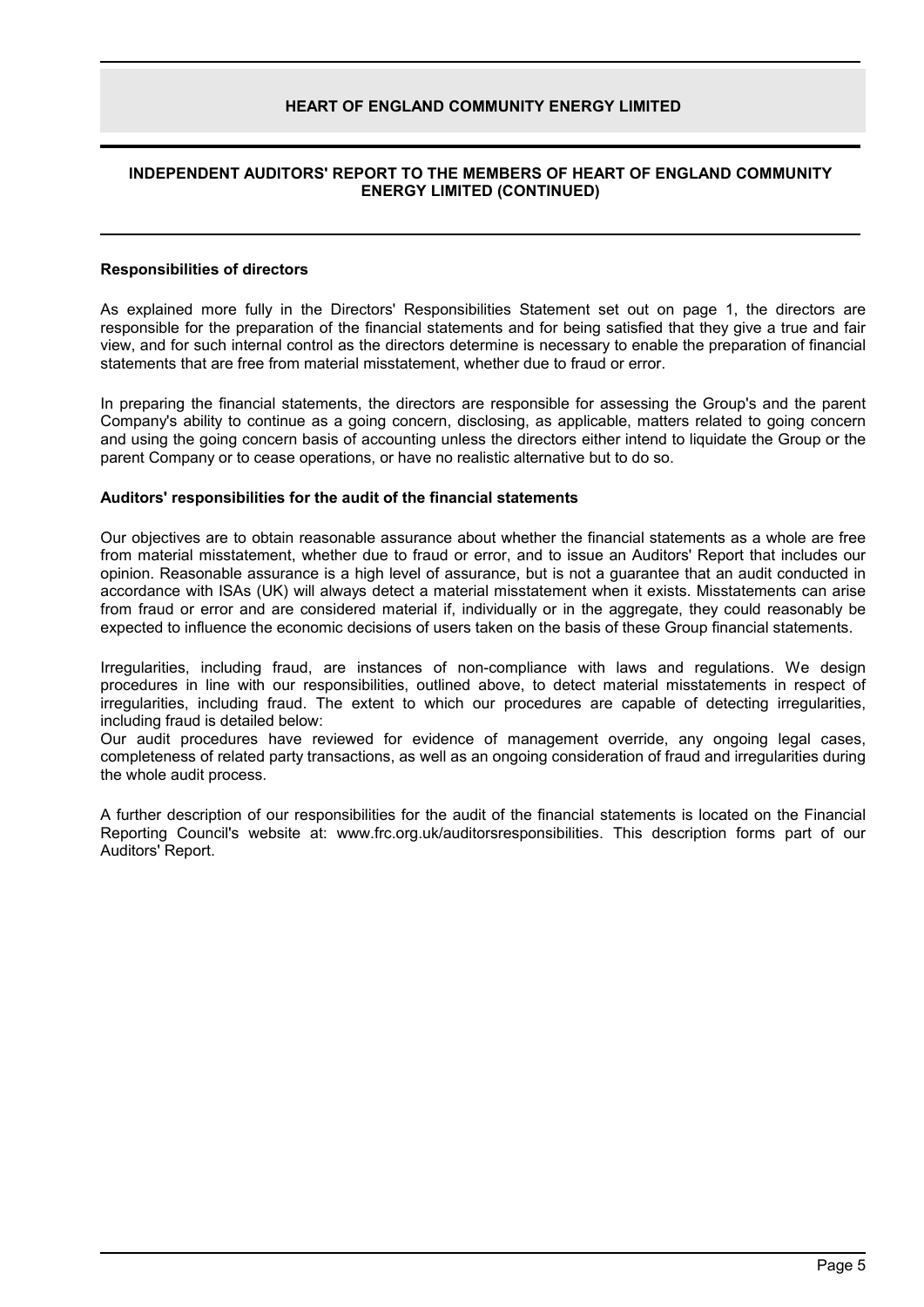### **INDEPENDENT AUDITORS' REPORT TO THE MEMBERS OF HEART OF ENGLAND COMMUNITY ENERGY LIMITED (CONTINUED)**

#### **Use of our report**

This report is made solely to the Company's members, as a body, in accordance with Chapter 3 of Part 16 of the Companies Act 2006. Our audit work has been undertaken so that we might state to the Company's members those matters we are required to state to them in an Auditors' Report and for no other purpose. To the fullest extent permitted by law, we do not accept or assume responsibility to anyone other than the Company and the Company's members, as a body, for our audit work, for this report, or for the opinions we have formed.

Misty Nickells FCA (Senior Statutory Auditor)

for and on behalf of **Griffin**

Chartered Accountants & Statutory Auditor

165 High Street Honiton Devon EX14 1LQ Date: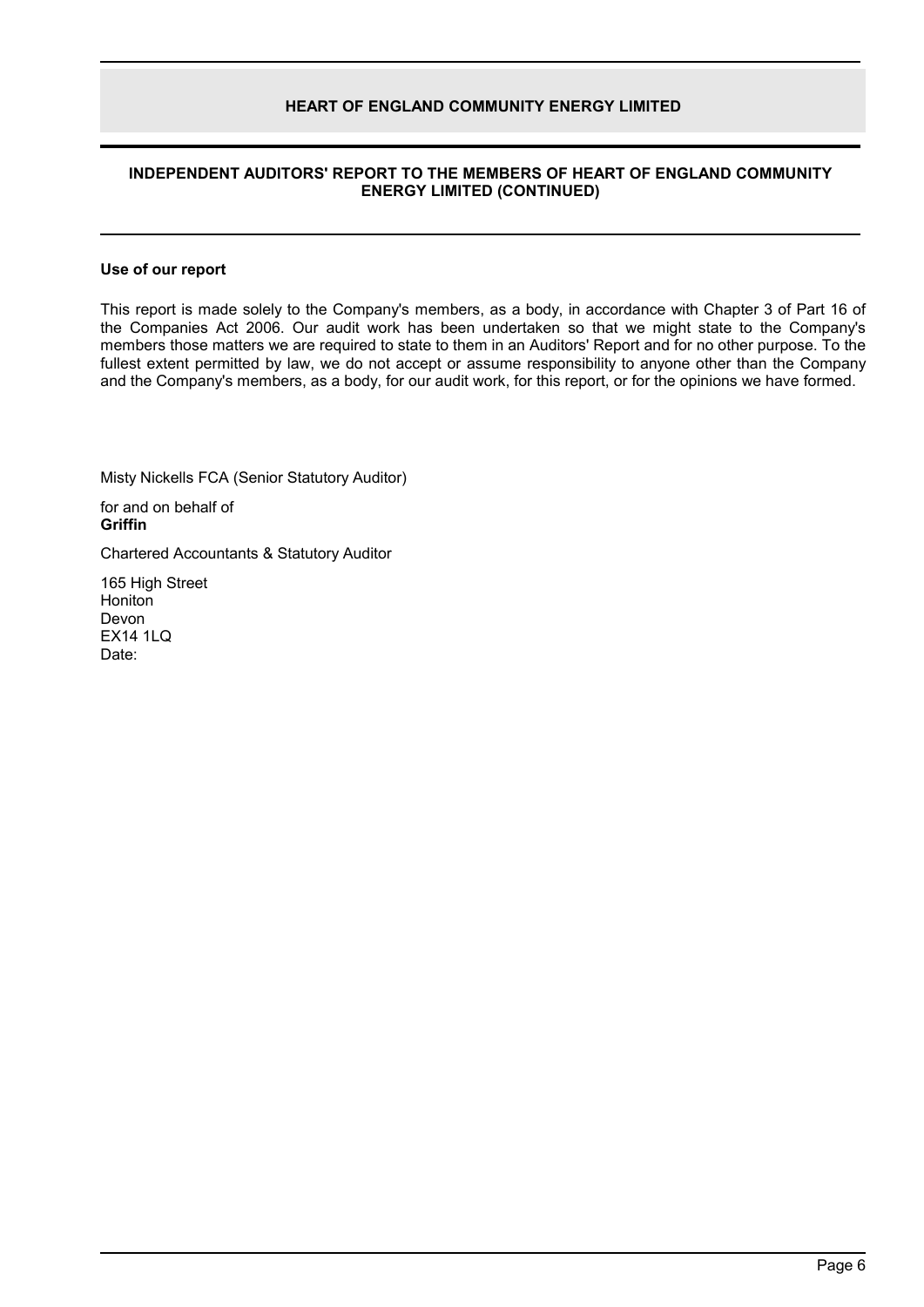|                                                          | <b>Note</b> | 2021<br>£   | 2020<br>£   |
|----------------------------------------------------------|-------------|-------------|-------------|
| Turnover                                                 |             | 1,709,788   | 1,681,549   |
| <b>Gross profit</b>                                      |             | 1,709,788   | 1,681,549   |
| Administrative expenses                                  |             | (1,045,144) | (1,065,712) |
| <b>Operating profit</b>                                  |             | 664,644     | 615,837     |
| Interest payable and similar expenses                    |             | (595, 823)  | (671, 193)  |
| Profit/(loss) before taxation                            |             | 68,821      | (55, 356)   |
| Tax on profit/(loss)                                     |             | 99,223      |             |
| Profit/(loss) for the financial year                     |             | 168,044     | (55, 356)   |
| Total comprehensive income for the year                  |             | 168,044     | (55, 356)   |
| Profit/(loss) for the year attributable to:              |             |             |             |
| Owners of the parent Company                             |             | 168,044     | (55, 356)   |
|                                                          |             | 168,044     | (55, 356)   |
| Total comprehensive income for the year attributable to: |             |             |             |
| Owners of the parent Company                             |             | 168,044     | (55, 356)   |
|                                                          |             | 168,044     | (55, 356)   |
|                                                          |             |             |             |

#### **CONSOLIDATED STATEMENT OF COMPREHENSIVE INCOME FOR THE YEAR ENDED 31 DECEMBER 2021**

The notes on pages 10 to 20 form part of these financial statements.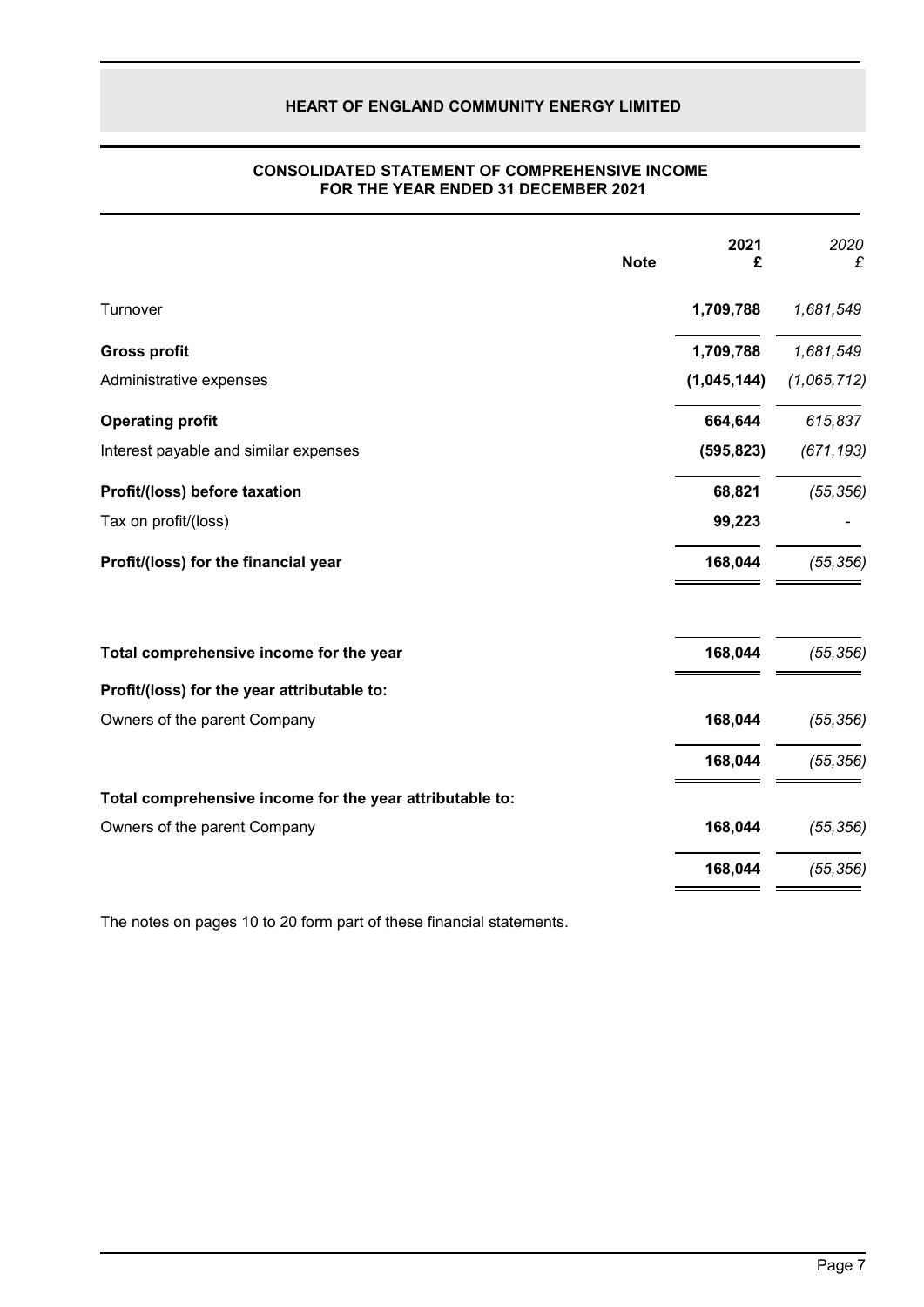|                                                            | <b>Note</b> |            | 2021<br>£     |               | 2020<br>£      |
|------------------------------------------------------------|-------------|------------|---------------|---------------|----------------|
| <b>Fixed assets</b>                                        |             |            |               |               |                |
| Intangible assets                                          |             |            | 415,479       |               | 435,664        |
| Tangible assets                                            | 6           |            | 11,886,325    |               | 12,563,015     |
|                                                            |             |            | 12,301,804    |               | 12,998,679     |
| <b>Current assets</b>                                      |             |            |               |               |                |
| Debtors: amounts falling due within one year               | 8           | 325,828    |               | 175,115       |                |
| Cash at bank and in hand                                   | 9           | 824,078    |               | 744,038       |                |
|                                                            |             | 1,149,906  |               | 919,153       |                |
| Creditors: amounts falling due within one<br>year          | 10          | (929, 333) |               | (2, 321, 265) |                |
| Net current assets/(liabilities)                           |             |            | 220,573       |               | (1, 402, 112)  |
| <b>Total assets less current liabilities</b>               |             |            | 12,522,377    |               | 11,596,567     |
| Creditors: amounts falling due after more<br>than one year | 11          |            | (13,939,273)  |               | (13, 181, 511) |
| <b>Capital and reserves</b>                                |             |            |               |               |                |
| Called up share capital                                    |             |            | 267,001       |               | 267,001        |
| Profit and loss account                                    |             |            | (1,683,897)   |               | (1, 851, 945)  |
| Equity attributable to owners of the<br>parent Company     |             |            | (1, 416, 896) |               | (1, 584, 944)  |
|                                                            |             |            | (1, 416, 896) |               | (1, 584, 944)  |

#### **CONSOLIDATED BALANCE SHEET AS AT 31 DECEMBER 2021**

The financial statements have been prepared in accordance with the provisions applicable to companies subject to the small companies regime and in accordance with the provisions of FRS 102 Section 1A - small entities.

The financial statements were approved and authorised for issue by the board and were signed on its behalf on

#### **Director**

The notes on pages 10 to 20 form part of these financial statements.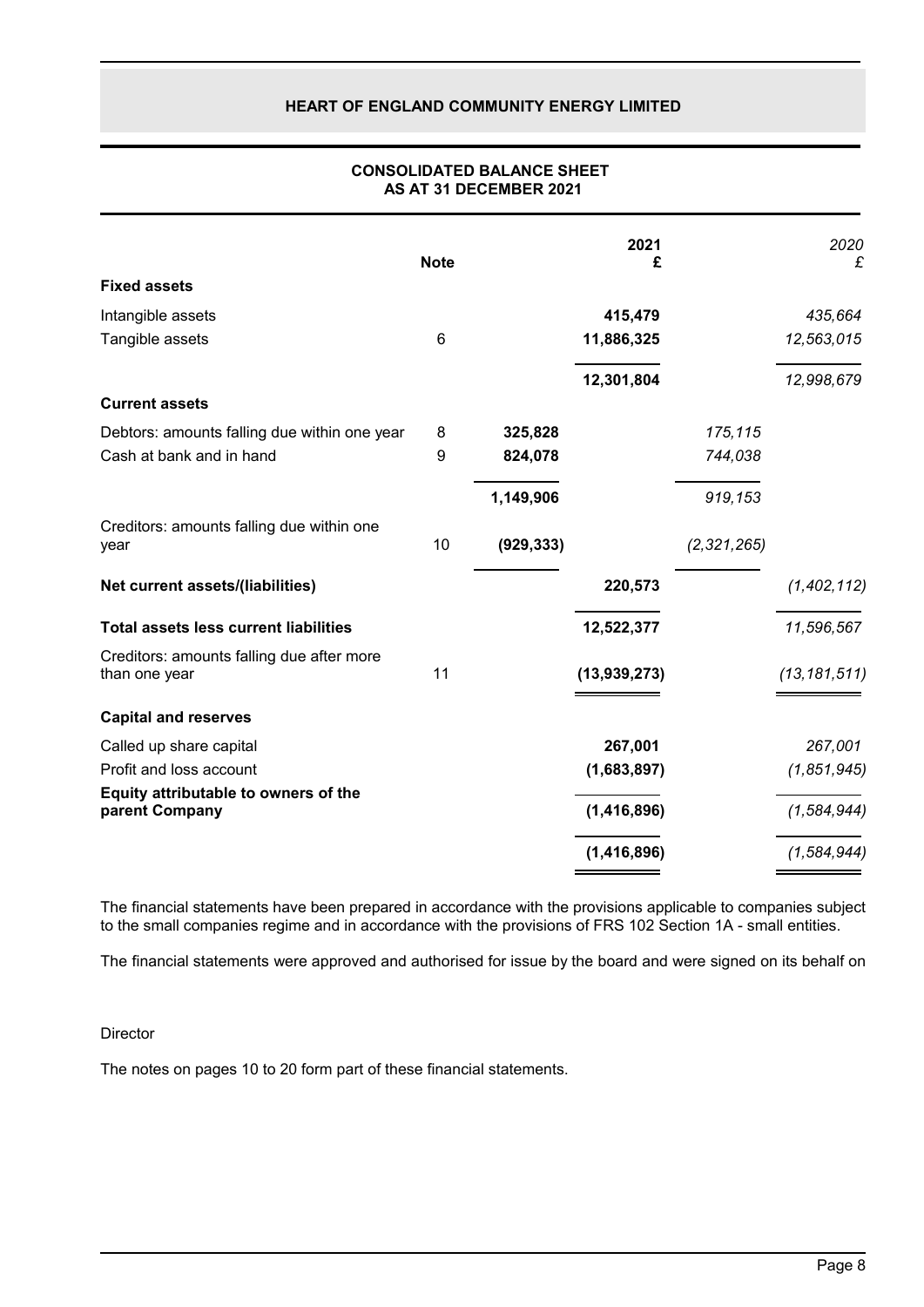#### **HEART OF ENGLAND COMMUNITY ENERGY LIMITED REGISTERED NUMBER: RS007232**

| <b>COMPANY BALANCE SHEET</b> |
|------------------------------|
| AS AT 31 DECEMBER 2021       |

|                                                            | <b>Note</b>      |            | 2021<br>£ |            | 2020<br>£ |
|------------------------------------------------------------|------------------|------------|-----------|------------|-----------|
| <b>Fixed assets</b>                                        |                  |            |           |            |           |
| Investments                                                | $\overline{7}$   |            | 226,125   |            | 226,125   |
|                                                            |                  |            | 226,125   |            | 226,125   |
| <b>Current assets</b>                                      |                  |            |           |            |           |
| Debtors: amounts falling due within one year               | 8                | 722,659    |           | 661,229    |           |
| Cash at bank and in hand                                   | $\boldsymbol{9}$ | 16,577     |           | 30,635     |           |
|                                                            |                  | 739,236    |           | 691,864    |           |
| Creditors: amounts falling due within one<br>year          | 10               | (381, 270) |           | (372, 074) |           |
| <b>Net current assets</b>                                  |                  |            | 357,966   |            | 319,790   |
| <b>Total assets less current liabilities</b>               |                  |            | 584,091   |            | 545,915   |
| Creditors: amounts falling due after more<br>than one year | 11               |            | (339,900) |            | (339,900) |
| <b>Net assets</b>                                          |                  |            | 244,191   |            | 206,015   |
| <b>Capital and reserves</b>                                |                  |            |           |            |           |
| Called up share capital                                    |                  |            | 267,001   |            | 267,001   |
| Profit and loss account brought forward                    |                  | (60, 986)  |           | (85, 602)  |           |
| Profit for the year                                        |                  | 38,176     |           | 24,616     |           |
| Profit and loss account carried forward                    |                  |            | (22, 810) |            | (60, 986) |
|                                                            |                  |            | 244,191   |            | 206,015   |

The Company's financial statements have been prepared in accordance with the provisions applicable to companies subject to the small companies regime.

The financial statements were approved and authorised for issue by the board and were signed on its behalf on

**Director** 

The notes on pages 10 to 20 form part of these financial statements.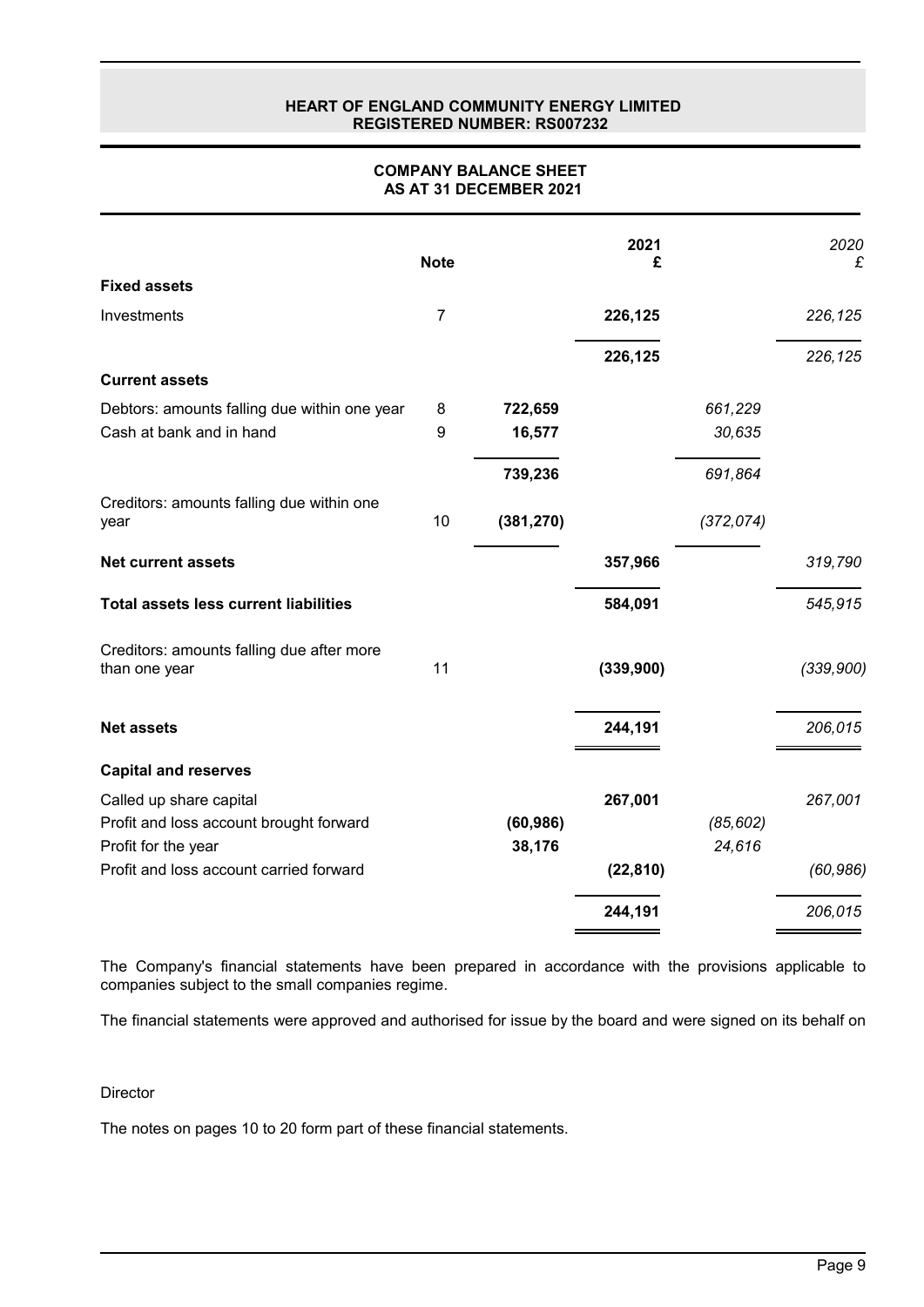### **NOTES TO THE FINANCIAL STATEMENTS FOR THE YEAR ENDED 31 DECEMBER 2021**

#### **1. General information**

Heart of England Community Energy Limited is a private company limited by share capital incorporated in England and Wales. It is constituted as a Community Benefit Society under the Co-operative and Community Benefit Societies Act 2014.

The society's registered number and registered office address can be found on the Company information page.

#### **2. Accounting policies**

#### **2.1 Basis of preparation of financial statements**

The financial statements have been prepared under the historical cost convention unless otherwise specified within these accounting policies and in accordance with Section 1A of Financial Reporting Standard 102, the Financial Reporting Standard applicable in the UK and the Republic of Ireland and the Companies Act 2006.

The Company has taken advantage of the exemption allowed under section 408 of the Companies Act 2006 and has not presented its own Statement of Comprehensive Income in these financial statements.

The following principal accounting policies have been applied:

### **2.2 Basis of consolidation**

The consolidated financial statements present the results of the Company and its own subsidiaries ("the Group") as if they form a single entity. Intercompany transactions and balances between group companies are therefore eliminated in full.

The consolidated financial statements incorporate the results of business combinations using the purchase method. In the Balance Sheet, the acquiree's identifiable assets, liabilities and contingent liabilities are initially recognised at their fair values at the acquisition date. The results of acquired operations are included in the Consolidated Statement of Comprehensive Income from the date on which control is obtained. They are deconsolidated from the date control ceases.

#### **2.3 Going concern**

These accounts have been prepared on a going concern basis. The directors have reviewed detailed financial forecasts considering likely inflows and outflows of cash, most of which are predictable or committed, considered a period of at least twelve months from signing of these accounts in confirming the entity as a going concern.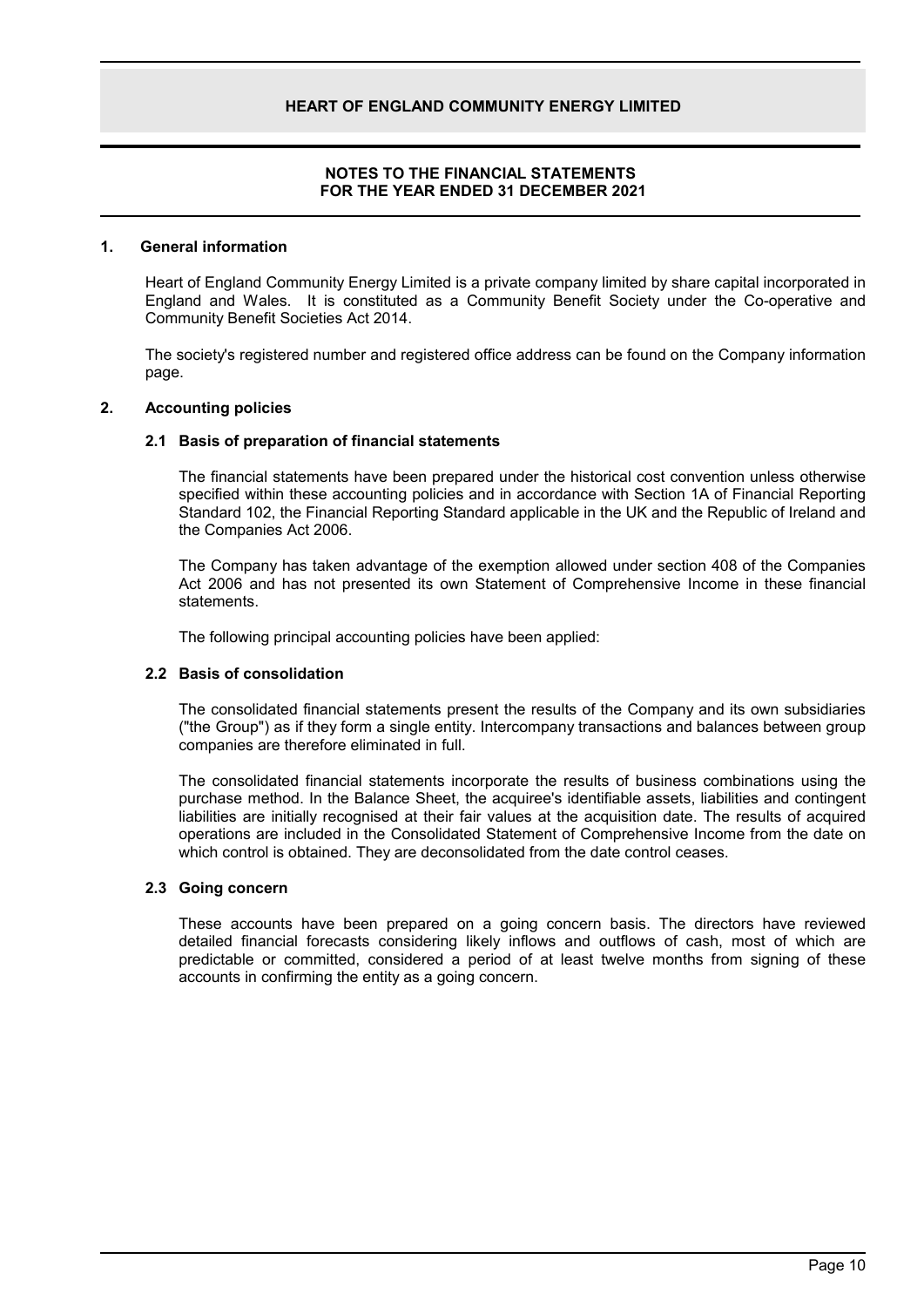# **NOTES TO THE FINANCIAL STATEMENTS FOR THE YEAR ENDED 31 DECEMBER 2021**

### **2. Accounting policies (continued)**

#### **2.4 Revenue**

Revenue is recognised to the extent that it is probable that the economic benefits will flow to the Group and the revenue can be reliably measured. Revenue is measured as the fair value of the consideration received or receivable, excluding discounts, rebates, value added tax and other sales taxes. The following criteria must also be met before revenue is recognised:

#### **Sale of goods**

Revenue from the sale of goods is recognised when all of the following conditions are satisfied:

- the Group has transferred the significant risks and rewards of ownership to the buyer;
- the Group retains neither continuing managerial involvement to the degree usually associated with ownership nor effective control over the goods sold;
- the amount of revenue can be measured reliably;
- it is probable that the Group will receive the consideration due under the transaction; and
- the costs incurred or to be incurred in respect of the transaction can be measured reliably.

#### **2.5 Finance costs**

Finance costs are charged to profit or loss over the term of the debt using the effective interest method so that the amount charged is at a constant rate on the carrying amount. Issue costs are initially recognised as a reduction in the proceeds of the associated capital instrument.

# **2.6 Borrowing costs**

Interest-bearing borrowings are initially at fair value, net of transaction costs. Interest-bearing borrowings are subsequently carried at amortised cost, with the difference between proceeds, net of transaction costs, and the amount due on redemption being recognised as a charge to the Profit and Loss Account over the period of the relevant borrowing.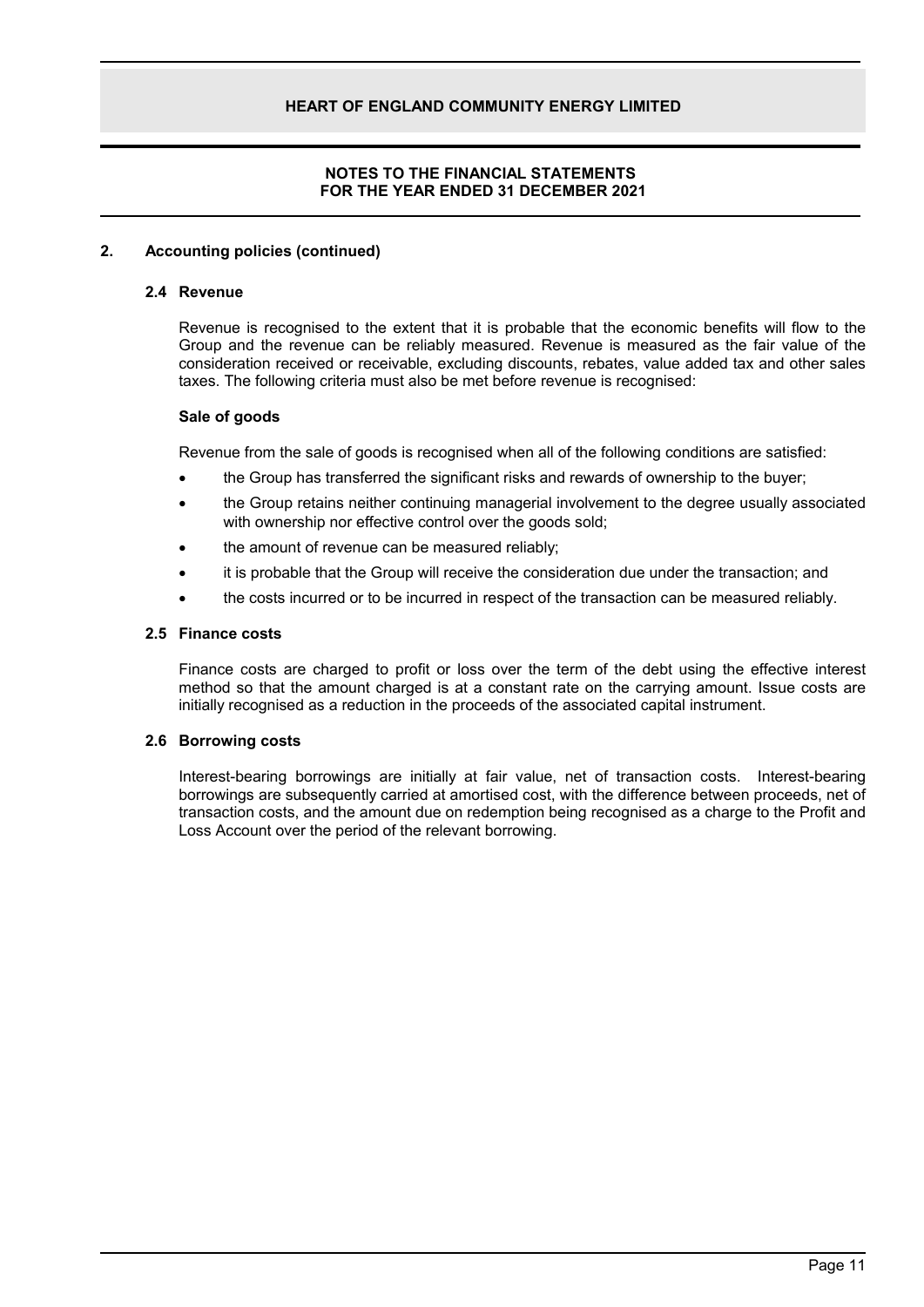### **NOTES TO THE FINANCIAL STATEMENTS FOR THE YEAR ENDED 31 DECEMBER 2021**

#### **2. Accounting policies (continued)**

#### **2.7 Current and deferred taxation**

The tax expense for the year comprises current and deferred tax. Tax is recognised in profit or loss except that a charge attributable to an item of income and expense recognised as other comprehensive income or to an item recognised directly in equity is also recognised in other comprehensive income or directly in equity respectively.

The current income tax charge is calculated on the basis of tax rates and laws that have been enacted or substantively enacted by the balance sheet date in the countries where the Company and the Group operate and generate income.

Deferred tax balances are recognised in respect of all timing differences that have originated but not reversed by the Balance Sheet date, except that:

- The recognition of deferred tax assets is limited to the extent that it is probable that they will be recovered against the reversal of deferred tax liabilities or other future taxable profits;
- Any deferred tax balances are reversed if and when all conditions for retaining associated tax allowances have been met; and
- Where they relate to timing differences in respect of interests in subsidiaries, associates, branches and joint ventures and the Group can control the reversal of the timing differences and such reversal is not considered probable in the foreseeable future.

Deferred tax balances are not recognised in respect of permanent differences except in respect of business combinations, when deferred tax is recognised on the differences between the fair values of assets acquired and the future tax deductions available for them and the differences between the fair values of liabilities acquired and the amount that will be assessed for tax. Deferred tax is determined using tax rates and laws that have been enacted or substantively enacted by the balance sheet date.

#### **2.8 Intangible assets**

#### **Goodwill**

Goodwill represents the difference between amounts paid on the cost of a business combination and the acquirer's interest in the fair value of the Group's share of its identifiable assets and liabilities of the acquiree at the date of acquisition. Subsequent to initial recognition, goodwill is measured at cost less accumulated amortisation and accumulated impairment losses. Goodwill is amortised on a straight line basis to the Consolidated Statement of Comprehensive Income over its useful economic life.

#### **Other intangible assets**

Intangible assets are initially recognised at cost. After recognition, under the cost model, intangible assets are measured at cost less any accumulated amortisation and any accumulated impairment losses.

All intangible assets are considered to have a finite useful life. If a reliable estimate of the useful life cannot be made, the useful life shall not exceed ten years.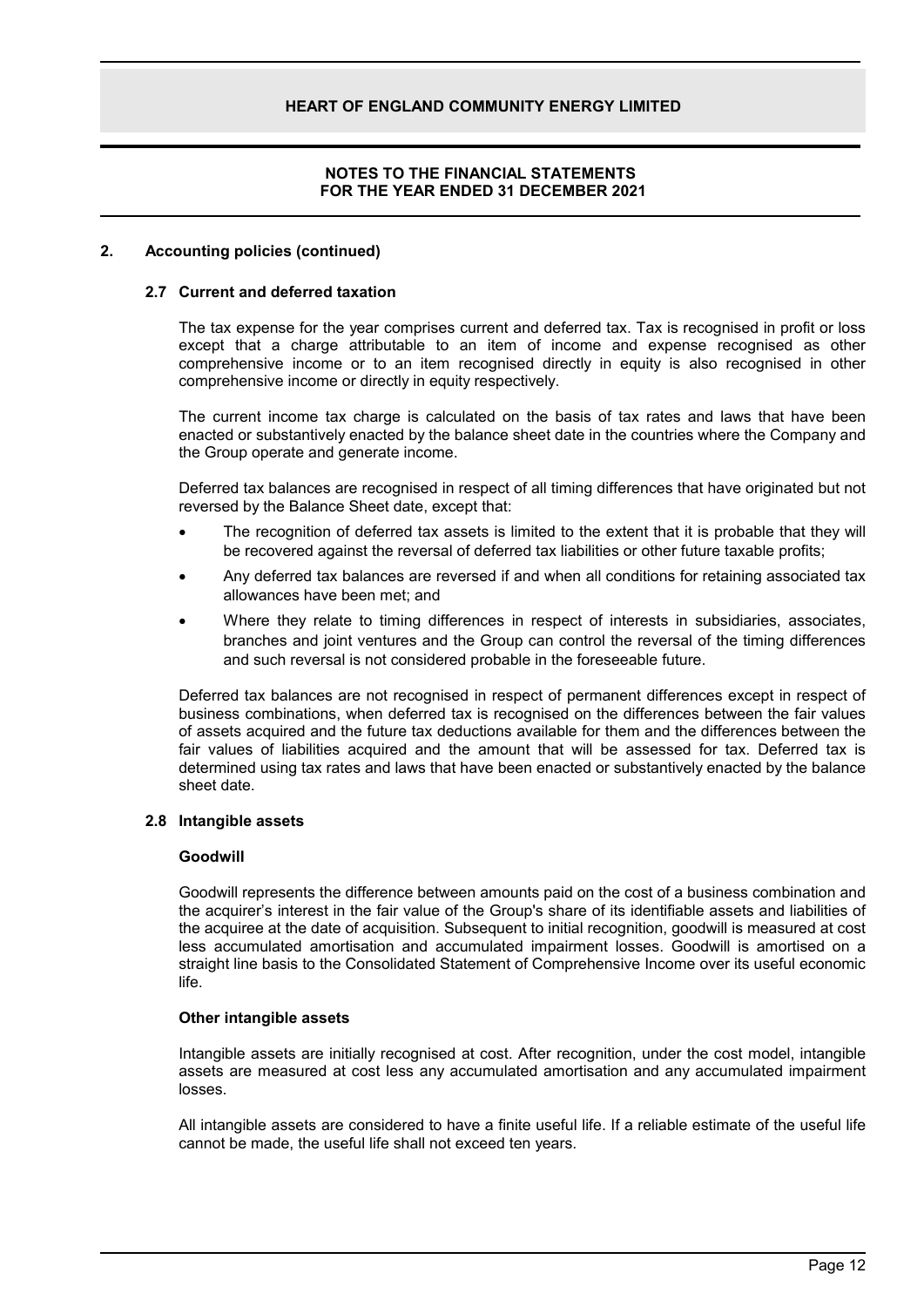### **NOTES TO THE FINANCIAL STATEMENTS FOR THE YEAR ENDED 31 DECEMBER 2021**

#### **2. Accounting policies (continued)**

#### **2.9 Tangible fixed assets**

Tangible fixed assets under the cost model are stated at historical cost less accumulated depreciation and any accumulated impairment losses. Historical cost includes expenditure that is directly attributable to bringing the asset to the location and condition necessary for it to be capable of operating in the manner intended by management.

Depreciation is charged so as to allocate the cost of assets less their residual value over their estimated useful lives, using the straight-line method.

Depreciation is provided on the following basis:

Plant and machinery **-** 10% and 4%

The assets' residual values, useful lives and depreciation methods are reviewed, and adjusted prospectively if appropriate, or if there is an indication of a significant change since the last reporting date.

Gains and losses on disposals are determined by comparing the proceeds with the carrying amount and are recognised in profit or loss.

#### **2.10 Valuation of investments**

Investments in subsidiaries are measured at cost less accumulated impairment.

### **2.11 Debtors**

Short term debtors are measured at transaction price, less any impairment. Loans receivable are measured initially at fair value, net of transaction costs, and are measured subsequently at amortised cost using the effective interest method, less any impairment.

#### **2.12 Cash and cash equivalents**

Cash is represented by cash in hand and deposits with financial institutions repayable without penalty on notice of not more than 24 hours. Cash equivalents are highly liquid investments that mature in no more than three months from the date of acquisition and that are readily convertible to known amounts of cash with insignificant risk of change in value.

#### **2.13 Creditors**

Short term creditors are measured at the transaction price. Other financial liabilities, including bank loans, are measured initially at fair value, net of transaction costs, and are measured subsequently at amortised cost using the effective interest method.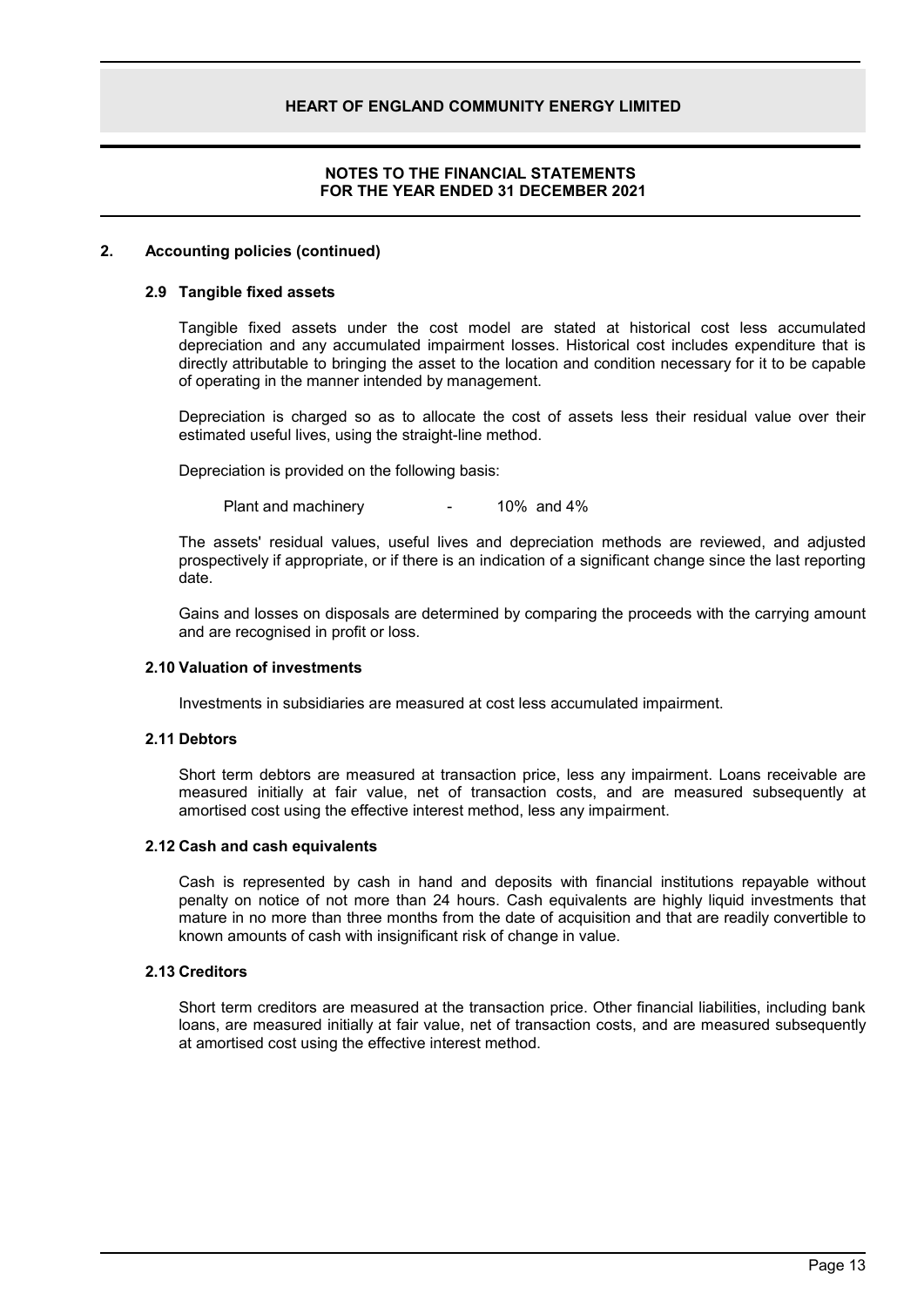# **NOTES TO THE FINANCIAL STATEMENTS FOR THE YEAR ENDED 31 DECEMBER 2021**

# **3. Auditors' remuneration across the Group**

|                                                                                                                    | 2021<br>£ | 2020<br>£ |
|--------------------------------------------------------------------------------------------------------------------|-----------|-----------|
| Fees payable to the Group's auditor and its associates for the audit of the<br>Group's annual financial statements | 6,500     | 6,500     |
| Fees payable to the Group's auditor and its associates in respect of:                                              |           |           |
| Audit of Leys Solar Energy CIC                                                                                     | 1.750     | 1.750     |
| Audit of Poplars Solar Energy CIC                                                                                  | 1,750     | 1,750     |
| Audit of Willows Solary Energy CIC                                                                                 | 1,750     | 1,750     |
| Audit of Heart of England Community Energy Limited                                                                 | 1,250     | 1,250     |
|                                                                                                                    | 6,500     | 6,500     |

# **4. Employees**

The Group and Company have no employees other than the directors, who did not receive any remuneration *(2020 - £NIL)*.

The average monthly number of employees during the year was 0 *(2020 - 0)*.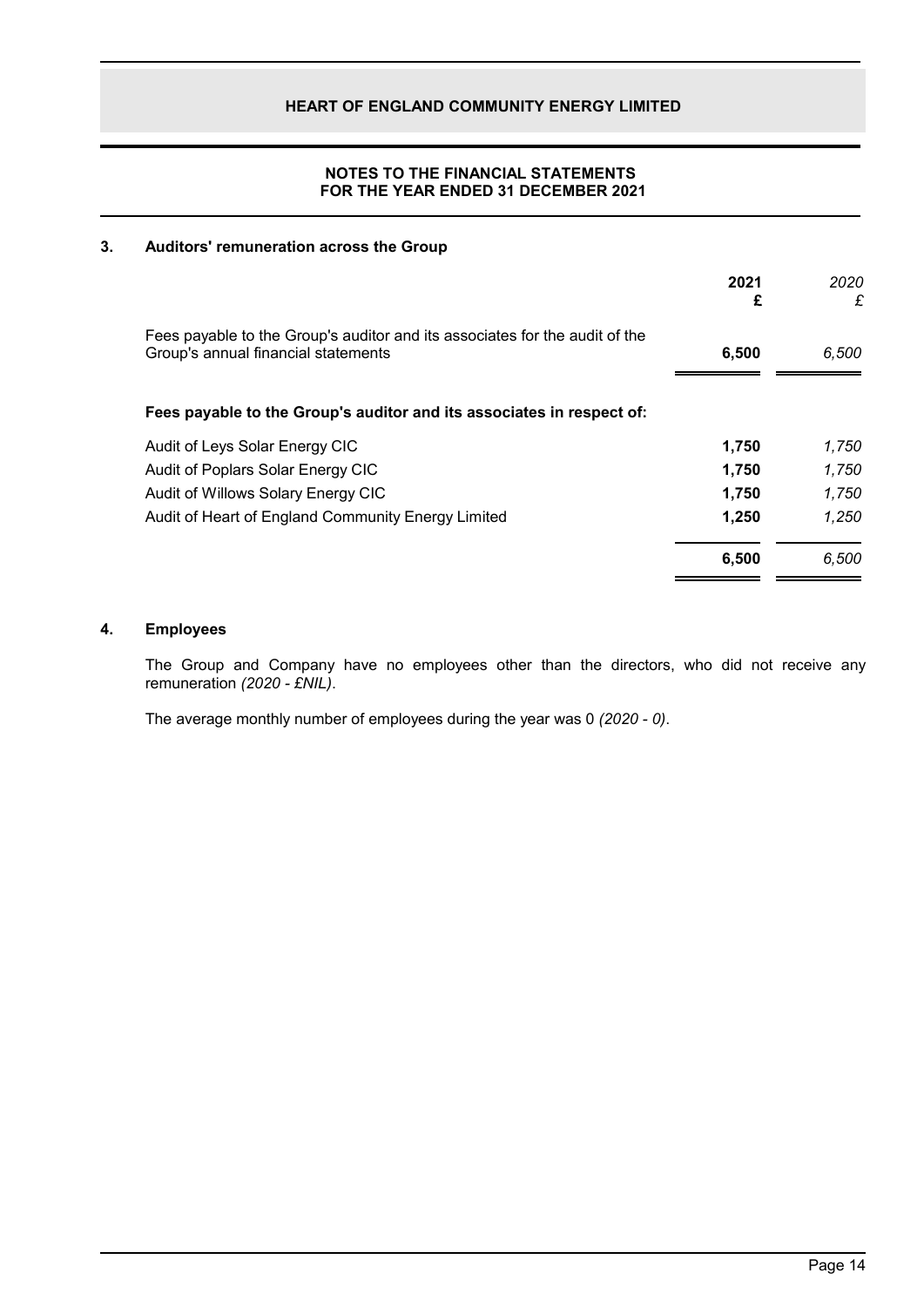# **NOTES TO THE FINANCIAL STATEMENTS FOR THE YEAR ENDED 31 DECEMBER 2021**

# **5. Intangible assets**

**Group and Company**

|                                     | Goodwill<br>£ |
|-------------------------------------|---------------|
| Cost                                |               |
| At 1 January 2021                   | 504,630       |
| At 31 December 2021                 | 504,630       |
| <b>Amortisation</b>                 |               |
| At 1 January 2021                   | 68,966        |
| Charge for the year on owned assets | 20,185        |
| At 31 December 2021                 | 89,151        |
| Net book value                      |               |
| At 31 December 2021                 | 415,479       |
| At 31 December 2020                 | 435,664       |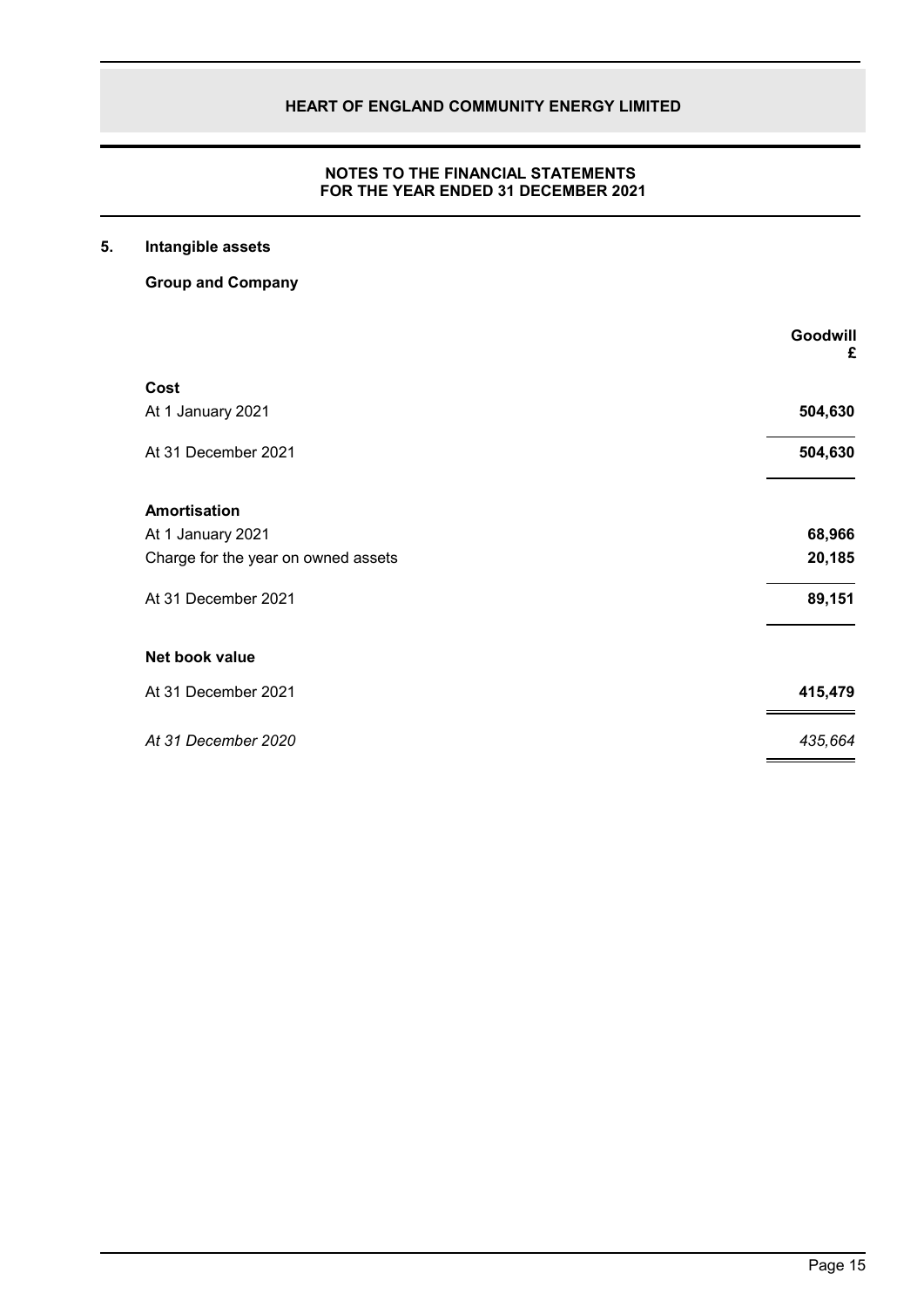# **NOTES TO THE FINANCIAL STATEMENTS FOR THE YEAR ENDED 31 DECEMBER 2021**

# **6. Tangible fixed assets**

**Group**

|    |                                     | <b>Plant and</b><br>machinery<br>£ |
|----|-------------------------------------|------------------------------------|
|    | <b>Cost or valuation</b>            |                                    |
|    | At 1 January 2021                   | 15,594,663                         |
|    | At 31 December 2021                 | 15,594,663                         |
|    | <b>Depreciation</b>                 |                                    |
|    | At 1 January 2021                   | 3,031,648                          |
|    | Charge for the year on owned assets | 676,690                            |
|    | At 31 December 2021                 | 3,708,338                          |
|    | Net book value                      |                                    |
|    | At 31 December 2021                 | 11,886,325                         |
|    | At 31 December 2020                 | 12,563,015                         |
| 7. | <b>Fixed asset investments</b>      |                                    |
|    | Company                             |                                    |
|    |                                     | <b>Investments</b><br>in           |
|    |                                     | subsidiary                         |
|    |                                     | companies<br>£                     |
|    | <b>Cost or valuation</b>            |                                    |
|    | At 1 January 2021                   | 226,125                            |
|    | At 31 December 2021                 | 226,125                            |
|    |                                     |                                    |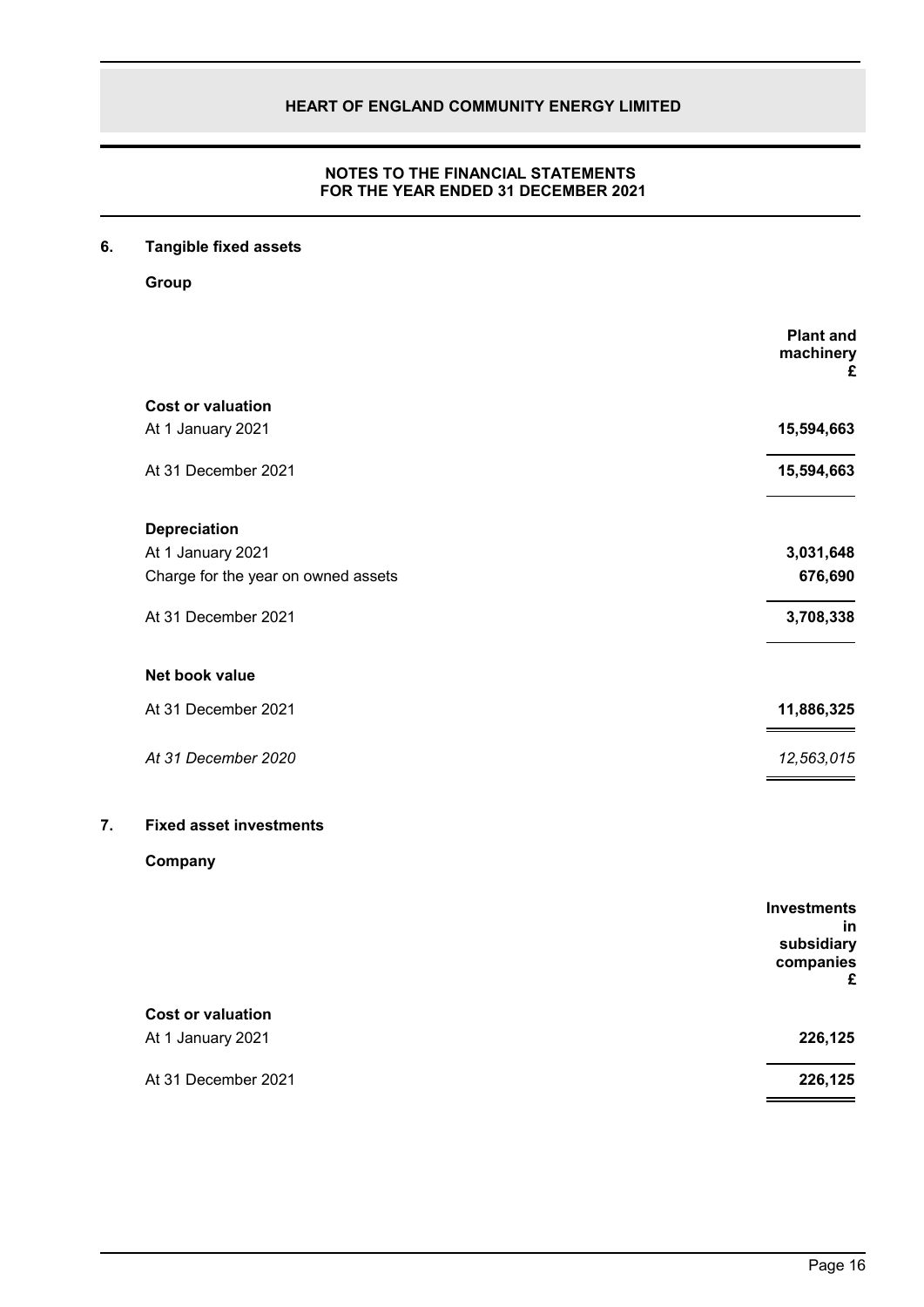# **NOTES TO THE FINANCIAL STATEMENTS FOR THE YEAR ENDED 31 DECEMBER 2021**

# **7. Fixed asset investments (continued)**

The following were subsidiary undertakings of the Company:

| <b>Name</b>                 | <b>Registered office</b> | <b>Class of</b><br>shares | <b>Holding</b> |
|-----------------------------|--------------------------|---------------------------|----------------|
| Willows Solar Energy C.I.C. | As Parent                | Ordinary                  | 100%           |
| Poplars Solar Energy C.I.C. | As Parent                | Ordinary                  | 100%           |
| Leys Solar Energy C.I.C.    | As Parent                | Ordinarv                  | 100%           |

The aggregate of the share capital and reserves as at 31 December 2021 and the profit or loss for the year ended on that date for the subsidiary undertakings were as follows:

|                             | <b>Aggregate</b><br>of share<br>capital and |                             |
|-----------------------------|---------------------------------------------|-----------------------------|
| <b>Name</b>                 | £                                           | reserves Profit/(Loss)<br>£ |
| Willows Solar Energy C.I.C. | (525, 548)                                  | 31,860                      |
| Poplars Solar Energy C.I.C. | (550, 691)                                  | 28,876                      |
| Leys Solar Energy C.I.C.    | (774, 204)                                  | 89,315                      |

# **8. Debtors**

|                                    | Group<br>2021<br>£       | Group<br>2020<br>£ | Company<br>2021<br>£ | Company<br>2020<br>£ |
|------------------------------------|--------------------------|--------------------|----------------------|----------------------|
| Trade debtors                      | $\overline{\phantom{0}}$ | 3,895              | $\blacksquare$       |                      |
| Amounts owed by group undertakings |                          |                    | 645,737              | 636,007              |
| Prepayments and accrued income     | 226,605                  | 171,220            | 72,439               | 25,222               |
| Deferred taxation                  | 99,223                   |                    | 4,483                |                      |
|                                    | 325,828                  | 175.115            | 722.659              | 661,229              |

#### **9. Cash and cash equivalents**

|                          | Group<br>2021 | Group<br>2020 | Company<br>2021<br>£ | Company<br>2020<br>£ |
|--------------------------|---------------|---------------|----------------------|----------------------|
| Cash at bank and in hand | 824.078       | 744.038       | 16.577               | 30,635               |
|                          | 824.078       | 744,038       | 16.577               | 30,635               |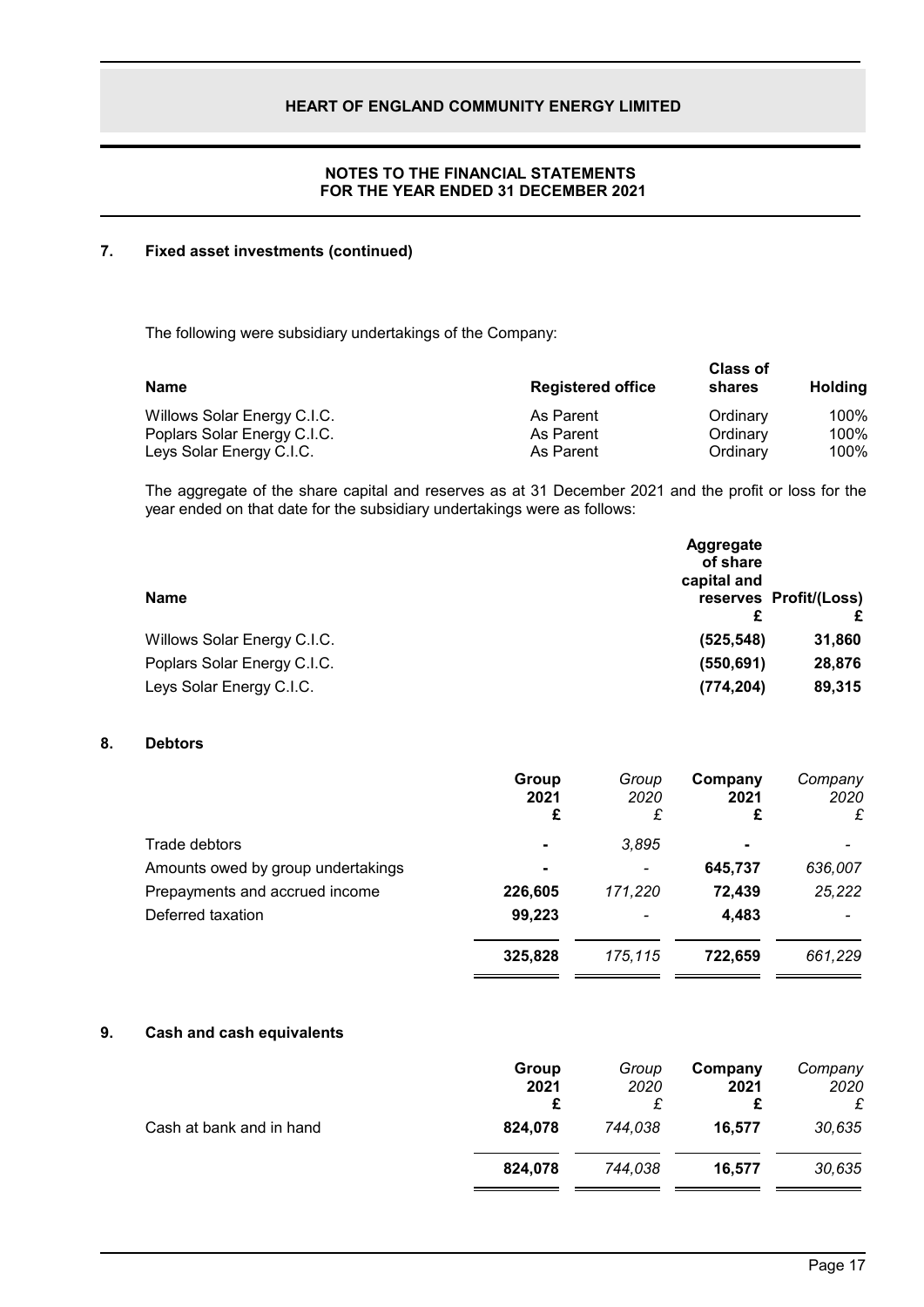# **NOTES TO THE FINANCIAL STATEMENTS FOR THE YEAR ENDED 31 DECEMBER 2021**

# **10. Creditors: Amounts falling due within one year**

|                                    | Group<br>2021<br>£ | Group<br>2020<br>£       | Company<br>2021<br>£ | Company<br>2020<br>£ |
|------------------------------------|--------------------|--------------------------|----------------------|----------------------|
| Bank loans                         | 610,342            | 591,841                  | $\blacksquare$       |                      |
| Other loans                        | 110,841            | 1,504,924                | $\blacksquare$       |                      |
| Trade creditors                    | 81,525             | 60,922                   | 23,742               | 5,665                |
| Amounts owed to group undertakings |                    | $\overline{\phantom{a}}$ | 319,126              | 319,126              |
| Other taxation                     | 33,767             | 47,559                   | 391                  | 8,828                |
| Accruals and deferred income       | 92,858             | 116,019                  | 38,011               | 38,455               |
|                                    | 929,333            | 2,321,265                | 381,270              | 372,074              |

# **11. Creditors: Amounts falling due after more than one year**

|            |            | 2021<br>£      | 2020<br>£ |
|------------|------------|----------------|-----------|
| 9,596,955  | 10,207,173 | $\blacksquare$ |           |
| 4,342,318  | 2,974,338  | 339,900        | 339,900   |
| 13,939,273 | 13,181,511 | 339,900        | 339,900   |
|            | £          |                |           |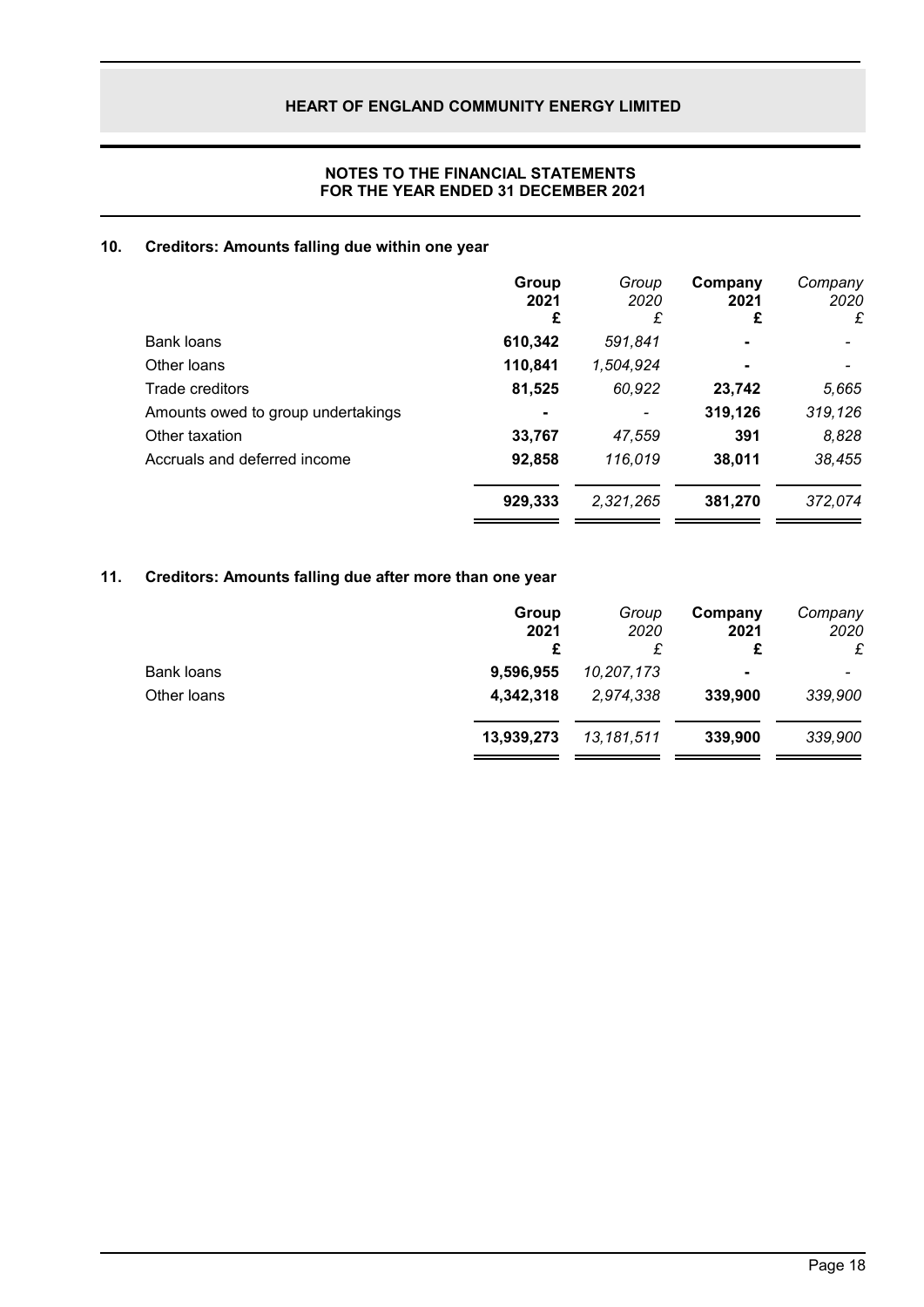# **NOTES TO THE FINANCIAL STATEMENTS FOR THE YEAR ENDED 31 DECEMBER 2021**

# **12. Loans**

|                                                | Group<br>2021<br>£ | Group<br>2020<br>£ | Company<br>2021<br>£ | Company<br>2020<br>£ |
|------------------------------------------------|--------------------|--------------------|----------------------|----------------------|
| Amounts falling due within one year            |                    |                    |                      |                      |
| <b>Bank loans</b>                              | 610,342            | 591,841            |                      |                      |
| Other loans                                    | 110,841            | 1,504,924          |                      |                      |
|                                                | 721,183            | 2,096,765          |                      |                      |
| Amounts falling due 2-5 years                  |                    |                    |                      |                      |
| <b>Bank loans</b>                              | 2,712,744          | 2,599,450          |                      |                      |
| Other loans                                    | 502,361            | 306,049            |                      |                      |
|                                                | 3,215,105          | 2,905,499          |                      |                      |
| Amounts falling due after more than 5<br>years |                    |                    |                      |                      |
| <b>Bank loans</b>                              | 6,884,211          | 7,607,723          |                      |                      |
| Other loans                                    | 3,839,957          | 2,668,289          | 339,900              | 339,900              |
|                                                | 10,724,168         | 10,276,012         | 339,900              | 339,900              |
|                                                | 14,660,456         | 15,278,276         | 339,900              | 339,900              |

All long term borrowings are secured agains the assets of the company.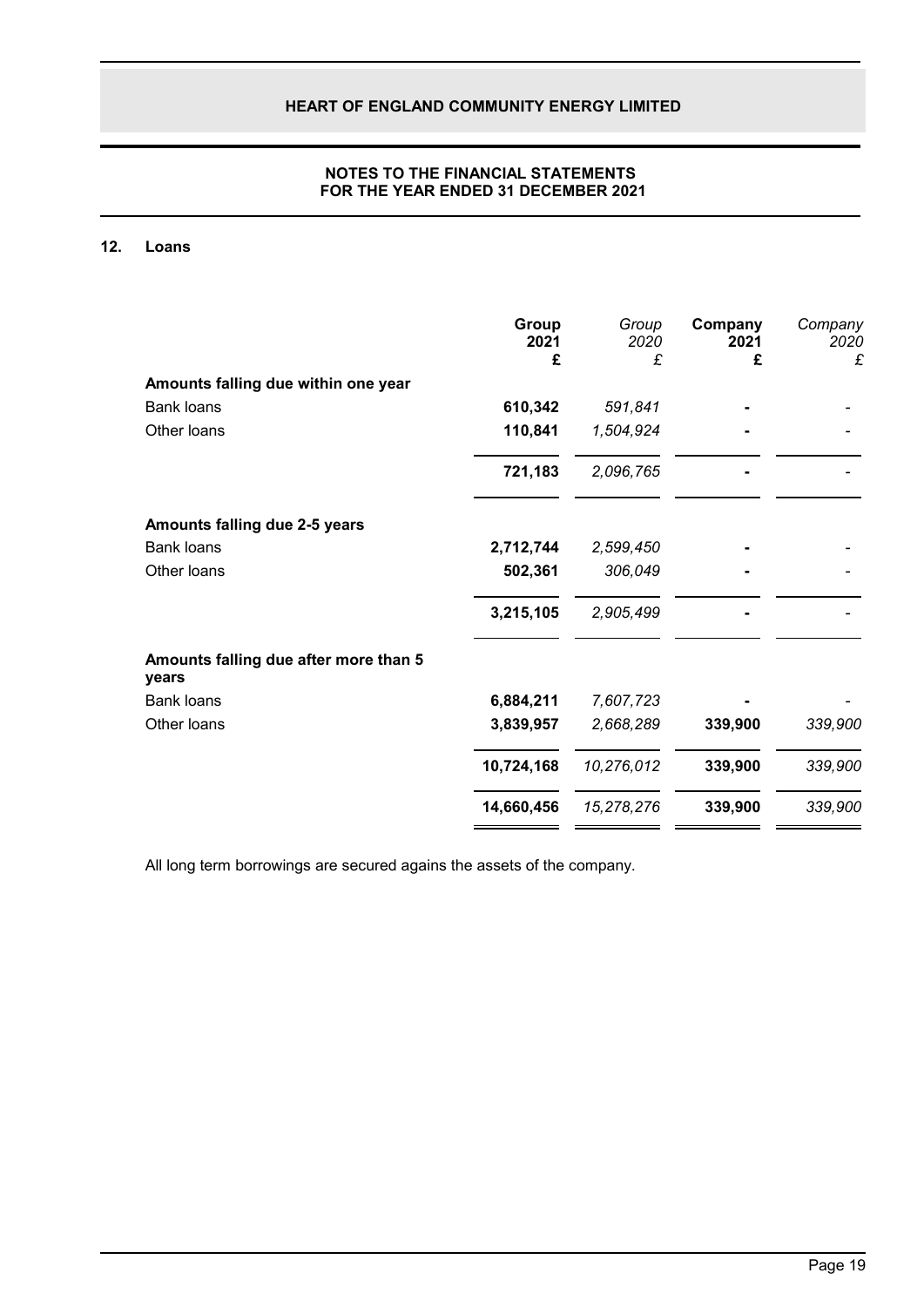### **NOTES TO THE FINANCIAL STATEMENTS FOR THE YEAR ENDED 31 DECEMBER 2021**

### **13. Commitments under operating leases**

At 31 December 2021 the Group and the Company had future minimum lease payments due under noncancellable operating leases for each of the following periods:

|                                              | Group<br>2021<br>£ | Group<br>2020<br>£ |
|----------------------------------------------|--------------------|--------------------|
| Not later than 1 year                        | 49,690             | 48,242             |
| Later than 1 year and not later than 5 years | 214,120            | 207,883            |
| Later than 5 years                           | 1,027,806          | 1,083,732          |
|                                              | 1,291,616          | 1,339,857          |

#### **14. Community Benefit**

The directors have ear marked £34,877 as being planned for spend to benefit the community. This has not been included in the accounts elsewhere as it does not meet the requirements for inclusion in the figures.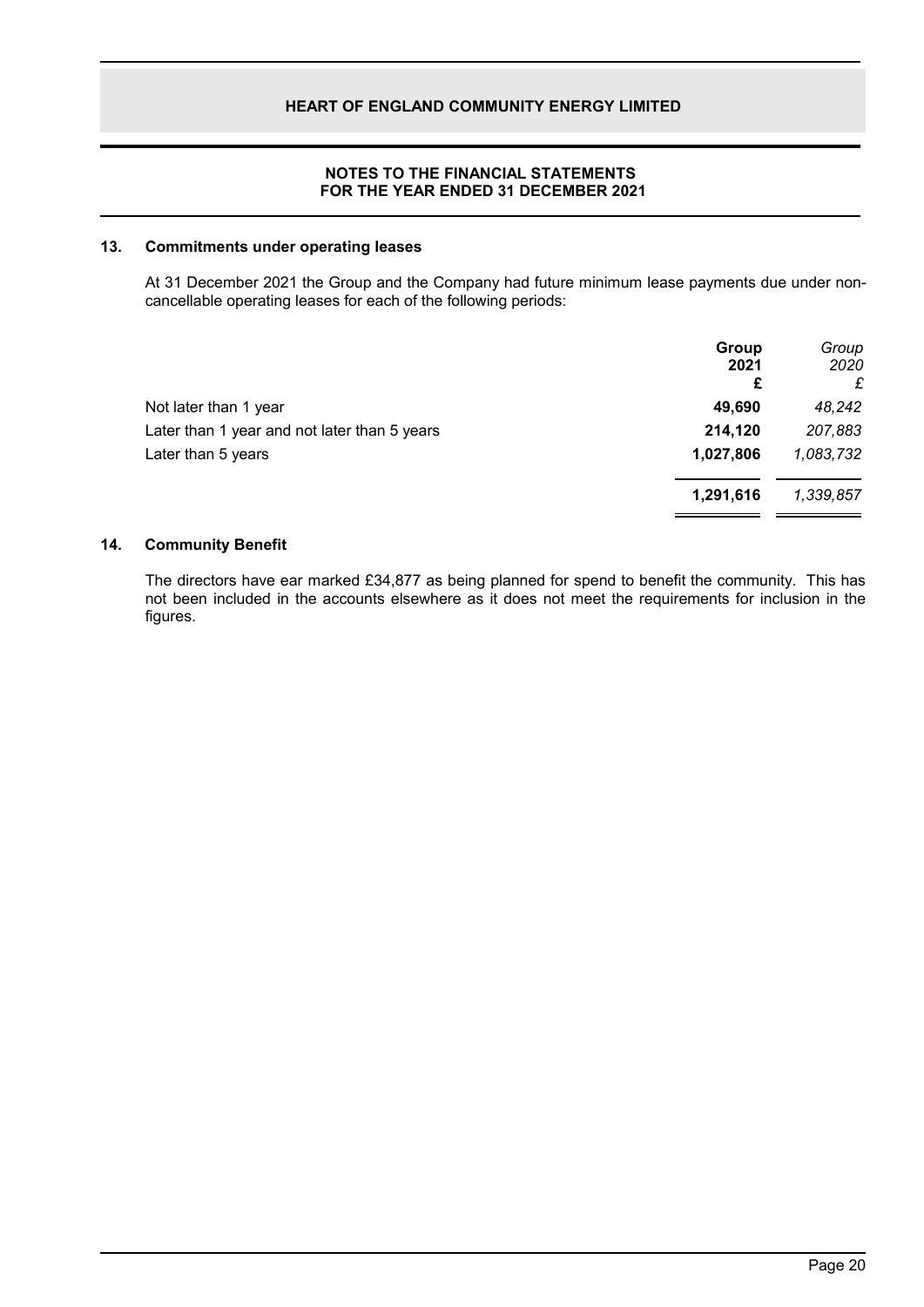|                                             | <b>Note</b> | 2021<br>£ | 2020<br>£ |
|---------------------------------------------|-------------|-----------|-----------|
| Turnover                                    |             | 75,661    | 74,384    |
| <b>Gross profit</b>                         |             | 75,661    | 74,384    |
| Gross profit %<br><b>Less: overheads</b>    |             | 100.0 %   | 100.0%    |
| Administration expenses                     |             | (41, 678) | (52, 046) |
| <b>Operating profit</b>                     |             | 33,983    | 22,338    |
| Interest receivable                         |             | 34,126    | 35,079    |
| Interest payable                            |             | (34, 416) | (32, 801) |
| Tax on profit/(loss) on ordinary activities |             | 4,483     |           |
| Profit for the year                         |             | 38,176    | 24,616    |

### **COMPANY DETAILED PROFIT AND LOSS ACCOUNT FOR THE YEAR ENDED 31 DECEMBER 2021**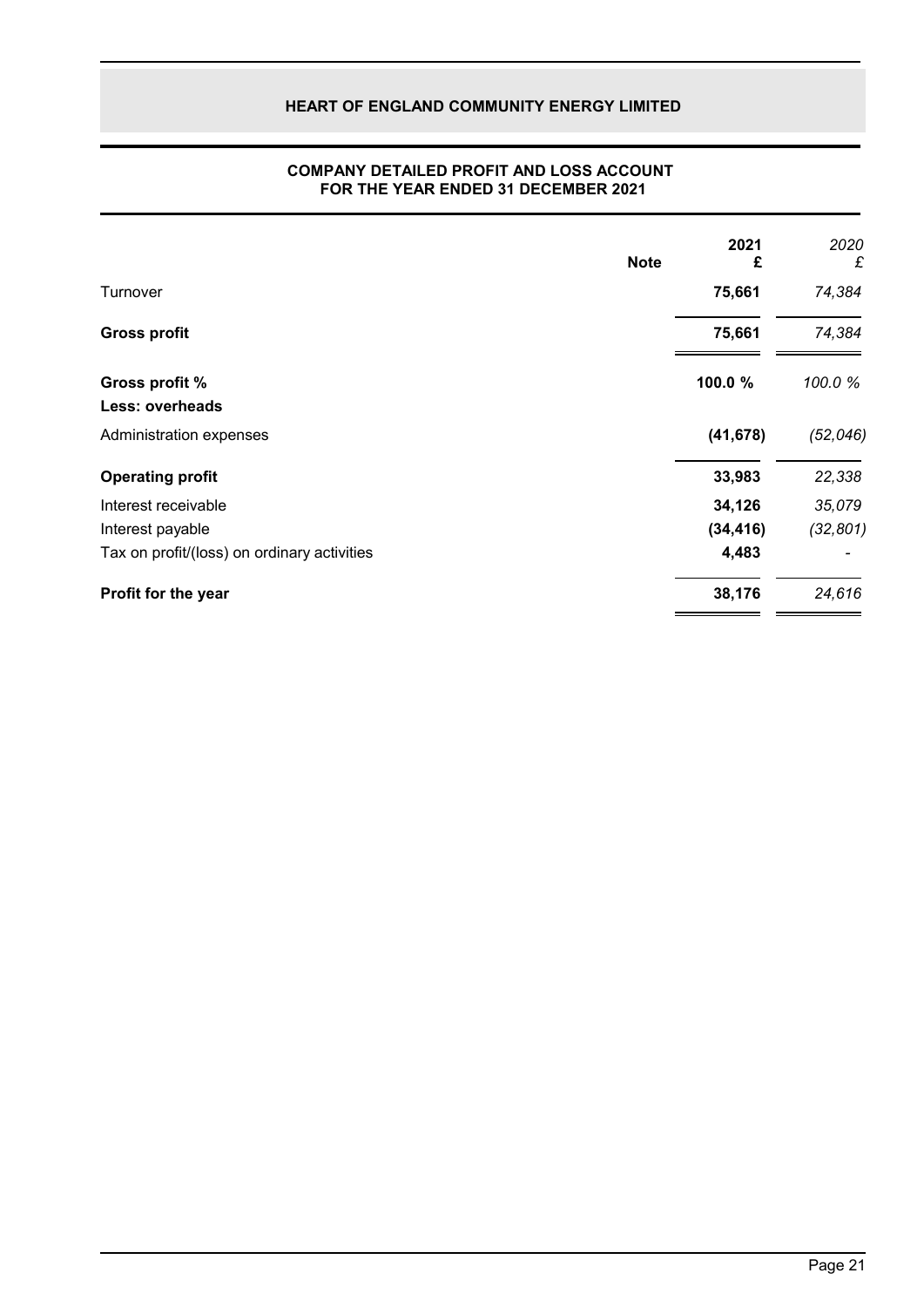### **SCHEDULE TO THE DETAILED ACCOUNTS FOR THE YEAR ENDED 31 DECEMBER 2021**

|                                     | 2021<br>£ | 2020<br>£ |
|-------------------------------------|-----------|-----------|
| <b>Turnover</b>                     |           |           |
| <b>Management Fees</b>              | 45,661    | 44,384    |
| Community benefit services          | 30,000    | 30,000    |
|                                     | 75,661    | 74,384    |
|                                     | 2021      | 2020      |
| <b>Administration expenses</b>      | £         | £         |
| Hotels, travel and subsistence      | 167       | 542       |
| Printing and stationery             | 4         | 5         |
| Advertising and promotion           | 462       |           |
| Trade subscriptions                 | 500       | 886       |
| Legal and professional              | 19,561    | 18,640    |
| Auditors' remuneration              | 6,416     | 6,373     |
| Bank charges                        | 1         | 4         |
| Insurances                          | 1,188     | 1,950     |
| Community benefit payments          | 13,379    | 23,646    |
|                                     | 41,678    | 52,046    |
|                                     | 2021<br>£ | 2020<br>£ |
| <b>Interest receivable</b>          |           |           |
| Group interest receivable - interco | 34,126    | 35,079    |
|                                     | 34,126    | 35,079    |
|                                     | 2021<br>£ | 2020<br>£ |
| Interest payable                    |           |           |
| Other loan interest payable         | 34,416    | 32,801    |
|                                     | 34,416    | 32,801    |
|                                     |           |           |